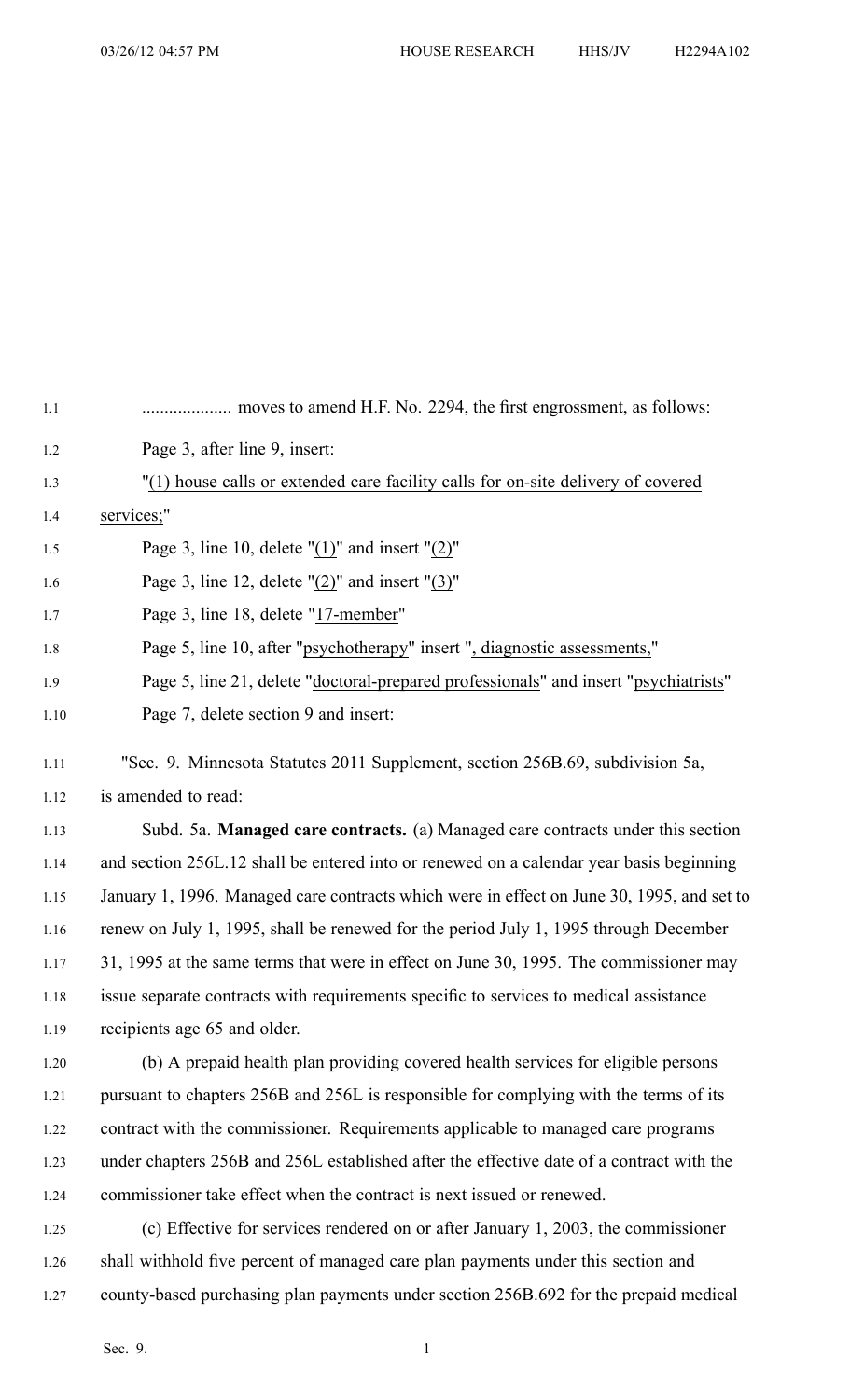2.1 assistance program pending completion of performance targets. Each performance target 2.2 must be quantifiable, objective, measurable, and reasonably attainable, excep<sup>t</sup> in the case 2.3 of <sup>a</sup> performance target based on <sup>a</sup> federal or state law or rule. Criteria for assessment 2.4 of each performance target must be outlined in writing prior to the contract effective 2.5 date. Clinical or utilization performance targets and their related criteria must consider 2.6 evidence-based research and reasonable interventions when available or applicable to 2.7 the population served, and must be developed with input from external clinical experts 2.8 and stakeholders, including managed care plans and providers. The managed care plan 2.9 must demonstrate, to the commissioner's satisfaction, that the data submitted regarding 2.10 attainment of the performance target is accurate. The commissioner shall periodically 2.11 change the administrative measures used as performance targets in order to improve plan 2.12 performance across <sup>a</sup> broader range of administrative services. The performance targets 2.13 must include measurement of plan efforts to contain spending on health care services and 2.14 administrative activities. The commissioner may adopt plan-specific performance targets 2.15 that take into account factors affecting only one plan, including characteristics of the 2.16 plan's enrollee population. The withheld funds must be returned no sooner than July of the 2.17 following year if performance targets in the contract are achieved. The commissioner may 2.18 exclude special demonstration projects under subdivision 23.

2.19 (d) Effective for services rendered on or after January 1, 2009, through December 2.20 31, 2009, the commissioner shall withhold three percen<sup>t</sup> of managed care plan payments 2.21 under this section and county-based purchasing plan payments under section 256B.692 2.22 for the prepaid medical assistance program. The withheld funds must be returned no 2.23 sooner than July 1 and no later than July 31 of the following year. The commissioner may 2.24 exclude special demonstration projects under subdivision 23.

2.25 (e) Effective for services provided on or after January 1, 2010, the commissioner 2.26 shall require that managed care plans use the assessment and authorization processes, 2.27 forms, timelines, standards, documentation, and data reporting requirements, protocols, 2.28 billing processes, and policies consistent with medical assistance fee-for-service or the 2.29 Department of Human Services contract requirements consistent with medical assistance 2.30 fee-for-service or the Department of Human Services contract requirements for all 2.31 personal care assistance services under section 256B.0659.

2.32 (f) Effective for services rendered on or after January 1, 2010, through December 2.33 31, 2010, the commissioner shall withhold 4.5 percen<sup>t</sup> of managed care plan payments 2.34 under this section and county-based purchasing plan payments under section 256B.692 2.35 for the prepaid medical assistance program. The withheld funds must be returned no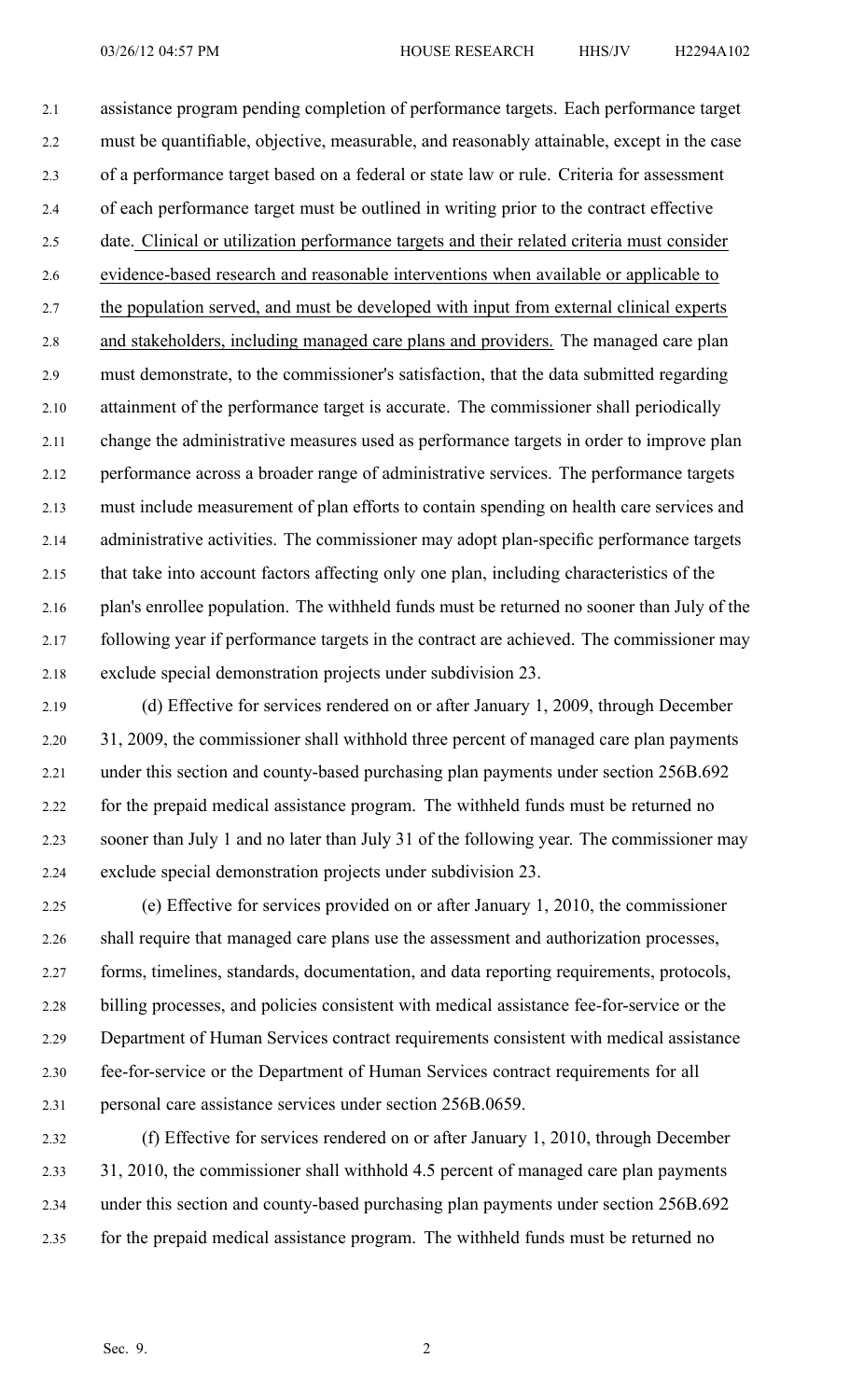3.1 sooner than July 1 and no later than July 31 of the following year. The commissioner may 3.2 exclude special demonstration projects under subdivision 23.

3.3 (g) Effective for services rendered on or after January 1, 2011, through December 3.4 31, 2011, the commissioner shall include as par<sup>t</sup> of the performance targets described 3.5 in paragraph (c) <sup>a</sup> reduction in the health plan's emergency room utilization rate for 3.6 state health care program enrollees by <sup>a</sup> measurable rate of five percen<sup>t</sup> from the plan's 3.7 utilization rate for state health care program enrollees for the previous calendar year. 3.8 Effective for services rendered on or after January 1, 2012, the commissioner shall include 3.9 as par<sup>t</sup> of the performance targets described in paragraph (c) <sup>a</sup> reduction in the health plan's 3.10 emergency department utilization rate for medical assistance and MinnesotaCare enrollees, 3.11 as determined by the commissioner. For 2012, the reduction shall be based on the health 3.12 plan's utilization in 2009, To earn the return of the withhold each subsequent year, the 3.13 managed care plan or county-based purchasing plan must achieve <sup>a</sup> qualifying reduction 3.14 of no less than ten percen<sup>t</sup> of the plan's emergency department utilization rate for medical 3.15 assistance and MinnesotaCare enrollees, excluding **Medicare** enrollees in programs 3.16 described in subdivisions 23 and 28, compared to the previous *calendar* measurement 3.17 year, until the final performance target is reached. When measuring performance, the 3.18 commissioner must consider the difference in health risk in <sup>a</sup> plan's membership in the 3.19 baseline year compared to the measurement year and work with the managed care or 3.20 county-based purchasing plan to account for differences that they agree are significant. 3.21 The withheld funds must be returned no sooner than July 1 and no later than July 31

3.22 of the following calendar year if the managed care plan or county-based purchasing plan 3.23 demonstrates to the satisfaction of the commissioner that <sup>a</sup> reduction in the utilization rate 3.24 was achieved. The commissioner shall structure the withhold so that the commissioner 3.25 returns <sup>a</sup> portion of the withheld funds in amounts commensurate with achieved reductions 3.26 in utilization less than the targeted amount.

3.27 The withhold described in this paragraph shall continue for each consecutive 3.28 contract period until the plan's emergency room utilization rate for state health care 3.29 program enrollees is reduced by 25 percen<sup>t</sup> of the plan's emergency room utilization 3.30 rate for medical assistance and MinnesotaCare enrollees for calendar year 2011 2009. 3.31 Hospitals shall cooperate with the health plans in meeting this performance target and 3.32 shall accep<sup>t</sup> paymen<sup>t</sup> withholds that may be returned to the hospitals if the performance 3.33 target is achieved.

3.34 (h) Effective for services rendered on or after January 1, 2012, the commissioner 3.35 shall include as par<sup>t</sup> of the performance targets described in paragraph (c) <sup>a</sup> reduction 3.36 in the plan's hospitalization admission rate for medical assistance and MinnesotaCare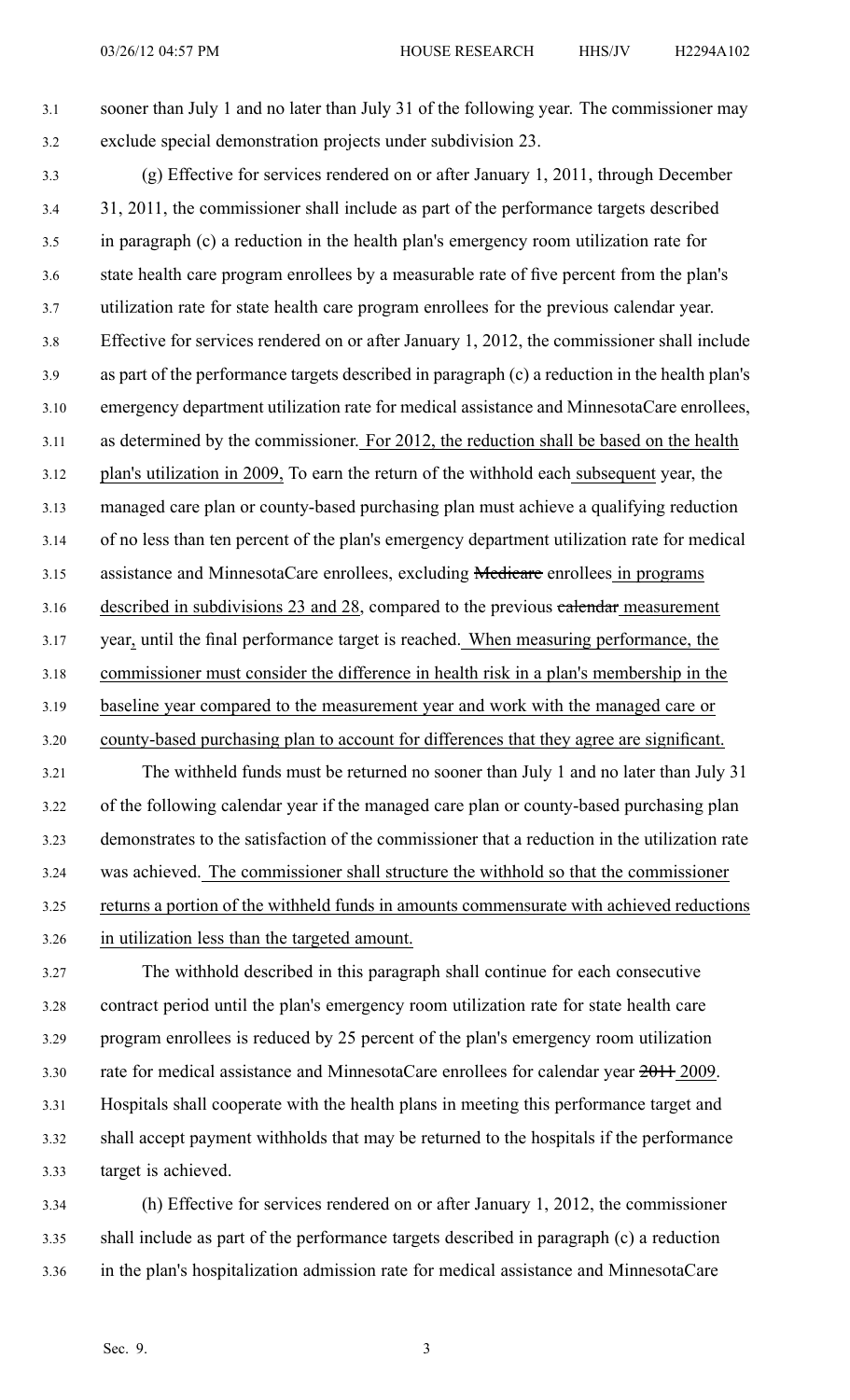4.1 enrollees, as determined by the commissioner. To earn the return of the withhold each 4.2 year, the managed care plan or county-based purchasing plan must achieve <sup>a</sup> qualifying 4.3 reduction of no less than five percen<sup>t</sup> of the plan's hospital admission rate for medical 4.4 assistance and MinnesotaCare enrollees, excluding Medicare enrollees in programs 4.5 described in subdivisions 23 and 28, compared to the previous calendar year until the final 4.6 performance target is reached. When measuring performance, the commissioner must 4.7 consider the difference in health risk in <sup>a</sup> plan's membership in the baseline year compared 4.8 to the measurement year, and work with the managed care or county-based purchasing 4.9 plan to account for differences that they agree are significant.

4.10 The withheld funds must be returned no sooner than July 1 and no later than July 4.11 31 of the following calendar year if the managed care plan or county-based purchasing 4.12 plan demonstrates to the satisfaction of the commissioner that this reduction in the 4.13 hospitalization rate was achieved. The commissioner shall structure the withhold so that 4.14 the commissioner returns <sup>a</sup> portion of the withheld funds in amounts commensurate with 4.15 achieved reductions in utilization less than the targeted amount.

4.16 The withhold described in this paragraph shall continue until there is <sup>a</sup> 25 percen<sup>t</sup> 4.17 reduction in the hospital admission rate compared to the hospital admission rates in 4.18 calendar year 2011, as determined by the commissioner. The hospital admissions in this 4.19 performance target do not include the admissions applicable to the subsequent hospital 4.20 admission performance target under paragraph (i). Hospitals shall cooperate with the 4.21 plans in meeting this performance target and shall accep<sup>t</sup> paymen<sup>t</sup> withholds that may be 4.22 returned to the hospitals if the performance target is achieved.

4.23 (i) Effective for services rendered on or after January 1, 2012, the commissioner 4.24 shall include as par<sup>t</sup> of the performance targets described in paragraph (c) <sup>a</sup> reduction in 4.25 the plan's hospitalization admission rates for subsequent hospitalizations within 30 days 4.26 of <sup>a</sup> previous hospitalization of <sup>a</sup> patient regardless of the reason, for medical assistance 4.27 and MinnesotaCare enrollees, as determined by the commissioner. To earn the return of 4.28 the withhold each year, the managed care plan or county-based purchasing plan must 4.29 achieve <sup>a</sup> qualifying reduction of the subsequent hospitalization rate for medical assistance 4.30 and MinnesotaCare enrollees, excluding Medicare enrollees in programs described in 4.31 subdivisions 23 and 28, of no less than five percent compared to the previous calendar 4.32 year until the final performance target is reached.

4.33 The withheld funds must be returned no sooner than July 1 and no later than July 4.34 31 of the following calendar year if the managed care plan or county-based purchasing 4.35 plan demonstrates to the satisfaction of the commissioner that <sup>a</sup> qualifying reduction in 4.36 the subsequent hospitalization rate was achieved. The commissioner shall structure the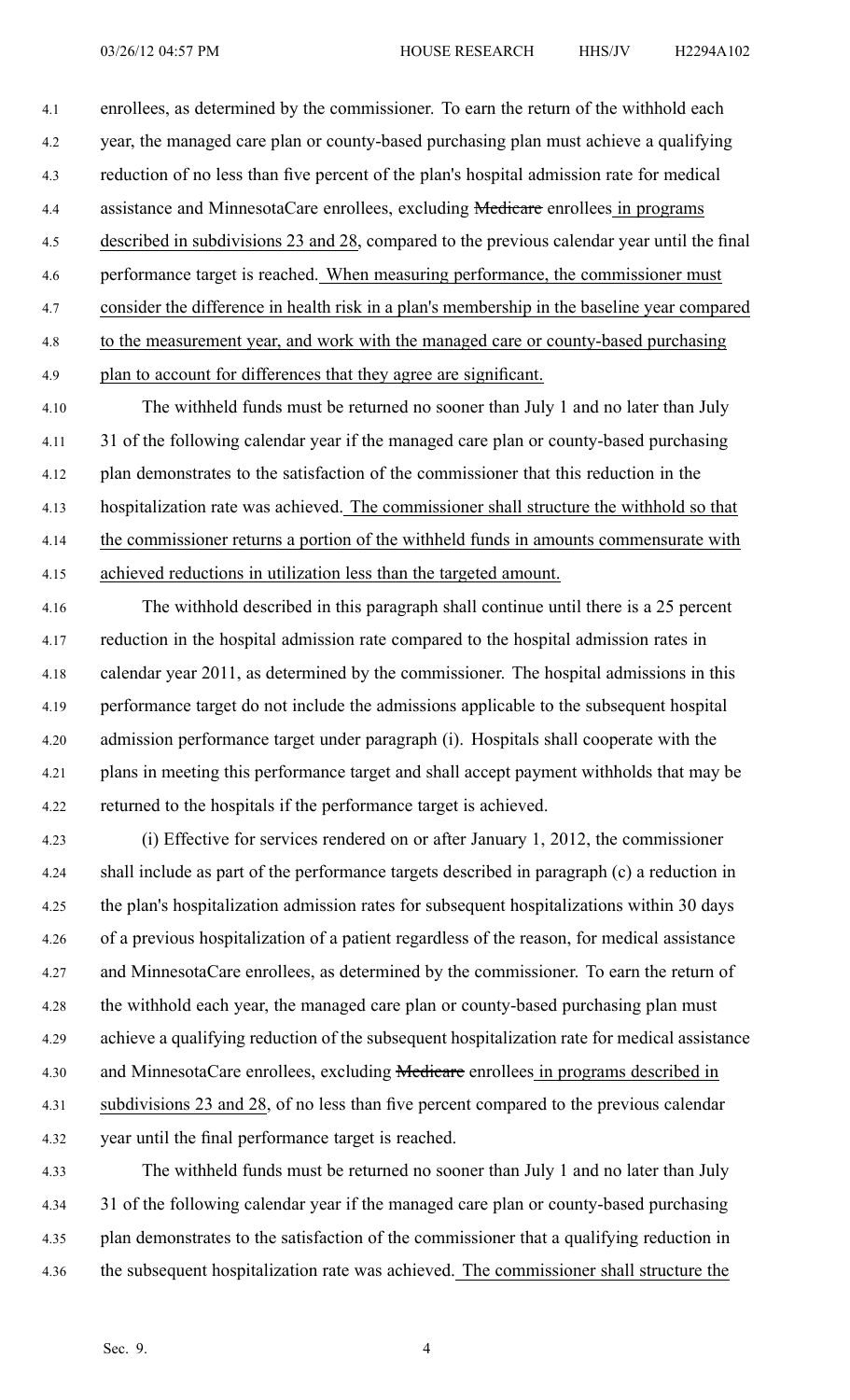5.1 withhold so that the commissioner returns <sup>a</sup> portion of the withheld funds in amounts

5.2 commensurate with achieved reductions in utilization less than the targeted amount.

5.3 The withhold described in this paragraph must continue for each consecutive 5.4 contract period until the plan's subsequent hospitalization rate for medical assistance 5.5 and MinnesotaCare enrollees, excluding Medicare enrollees in programs described in 5.6 subdivisions 23 and 28, is reduced by 25 percen<sup>t</sup> of the plan's subsequent hospitalization 5.7 rate for calendar year 2011. Hospitals shall cooperate with the plans in meeting this 5.8 performance target and shall accep<sup>t</sup> paymen<sup>t</sup> withholds that must be returned to the 5.9 hospitals if the performance target is achieved.

5.10 (j) Effective for services rendered on or after January 1, 2011, through December 31, 5.11 2011, the commissioner shall withhold 4.5 percen<sup>t</sup> of managed care plan payments under 5.12 this section and county-based purchasing plan payments under section 256B.692 for the 5.13 prepaid medical assistance program. The withheld funds must be returned no sooner than 5.14 July 1 and no later than July 31 of the following year. The commissioner may exclude 5.15 special demonstration projects under subdivision 23.

5.16 (k) Effective for services rendered on or after January 1, 2012, through December 5.17 31, 2012, the commissioner shall withhold 4.5 percen<sup>t</sup> of managed care plan payments 5.18 under this section and county-based purchasing plan payments under section 256B.692 5.19 for the prepaid medical assistance program. The withheld funds must be returned no 5.20 sooner than July 1 and no later than July 31 of the following year. The commissioner may 5.21 exclude special demonstration projects under subdivision 23.

5.22 (l) Effective for services rendered on or after January 1, 2013, through December 31, 5.23 2013, the commissioner shall withhold 4.5 percen<sup>t</sup> of managed care plan payments under 5.24 this section and county-based purchasing plan payments under section 256B.692 for the 5.25 prepaid medical assistance program. The withheld funds must be returned no sooner than 5.26 July 1 and no later than July 31 of the following year. The commissioner may exclude 5.27 special demonstration projects under subdivision 23.

5.28 (m) Effective for services rendered on or after January 1, 2014, the commissioner 5.29 shall withhold three percen<sup>t</sup> of managed care plan payments under this section and 5.30 county-based purchasing plan payments under section 256B.692 for the prepaid medical 5.31 assistance program. The withheld funds must be returned no sooner than July 1 and 5.32 no later than July 31 of the following year. The commissioner may exclude special 5.33 demonstration projects under subdivision 23.

5.34 (n) A managed care plan or <sup>a</sup> county-based purchasing plan under section 256B.692 5.35 may include as admitted assets under section 62D.044 any amount withheld under this 5.36 section that is reasonably expected to be returned.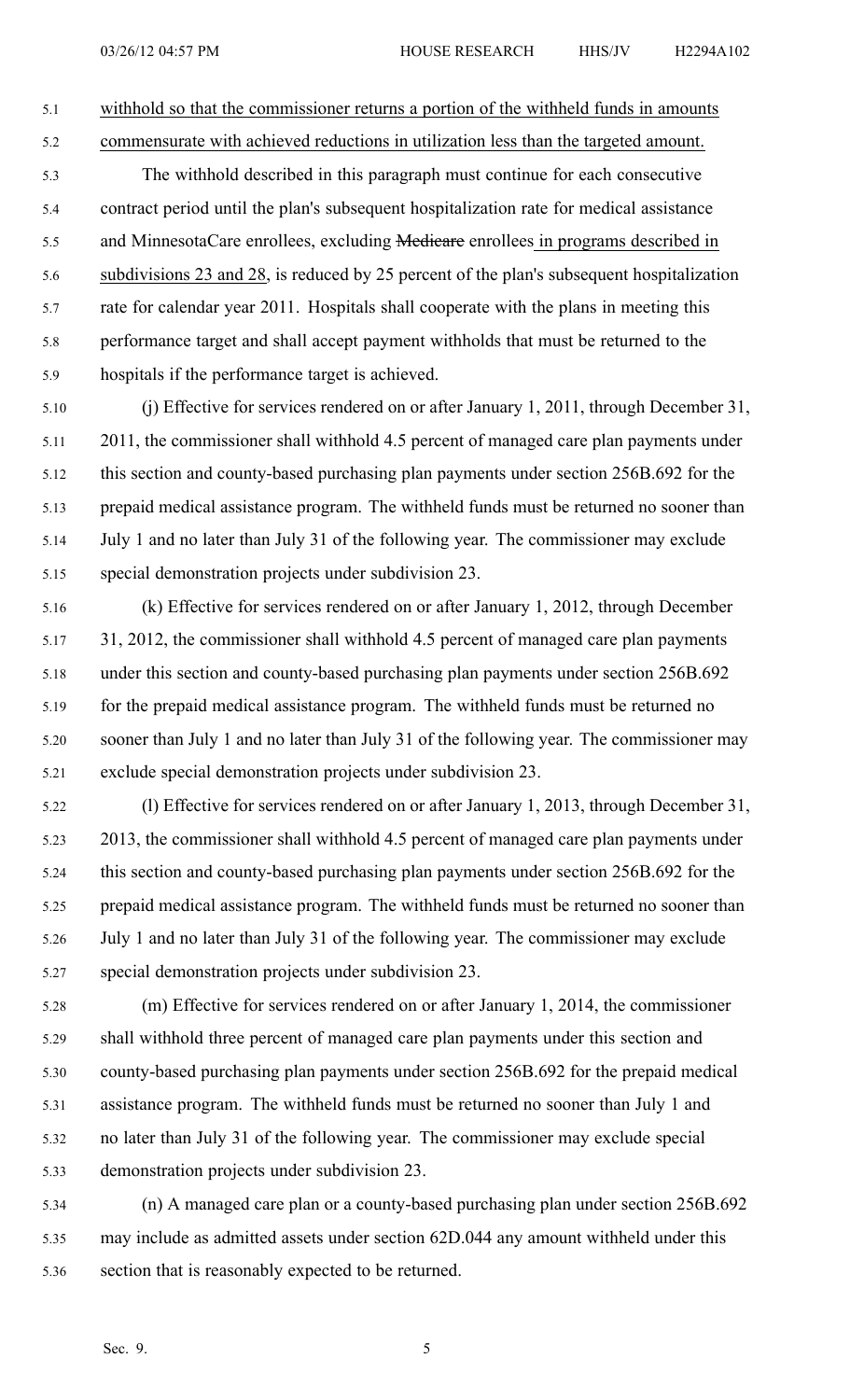6.1 (o) Contracts between the commissioner and <sup>a</sup> prepaid health plan are exemp<sup>t</sup> from 6.2 the set-aside and preference provisions of section 16C.16, subdivisions 6, paragraph 6.3 (a), and 7. 6.4 (p) The return of the withhold under paragraphs  $(d)$ ,  $(f)$ , and  $(j)$  to  $(m)$  is not subject 6.5 to the requirements of paragraph (c)."

6.6 Page 14, delete section 14 and insert:

6.7 "Sec. 14. Minnesota Statutes 2011 Supplement, section 256L.12, subdivision 9, 6.8 is amended to read:

6.9 Subd. 9. **Rate setting; performance withholds.** (a) Rates will be prospective, 6.10 per capita, where possible. The commissioner may allow health plans to arrange for 6.11 inpatient hospital services on <sup>a</sup> risk or nonrisk basis. The commissioner shall consult with 6.12 an independent actuary to determine appropriate rates.

6.13 (b) For services rendered on or after January 1, 2004, the commissioner shall 6.14 withhold five percen<sup>t</sup> of managed care plan payments and county-based purchasing 6.15 plan payments under this section pending completion of performance targets. Each 6.16 performance target must be quantifiable, objective, measurable, and reasonably attainable, 6.17 excep<sup>t</sup> in the case of <sup>a</sup> performance target based on <sup>a</sup> federal or state law or rule. Criteria 6.18 for assessment of each performance target must be outlined in writing prior to the contract 6.19 effective date. Clinical or utilization performance targets and their related criteria must 6.20 consider evidence-based research and reasonable interventions, when available or 6.21 applicable to the populations served, and must be developed with input from external 6.22 clinical experts and stakeholders, including managed care plans and providers. The 6.23 managed care plan must demonstrate, to the commissioner's satisfaction, that the data 6.24 submitted regarding attainment of the performance target is accurate. The commissioner 6.25 shall periodically change the administrative measures used as performance targets in 6.26 order to improve plan performance across <sup>a</sup> broader range of administrative services. 6.27 The performance targets must include measurement of plan efforts to contain spending 6.28 on health care services and administrative activities. The commissioner may adopt 6.29 plan-specific performance targets that take into account factors affecting only one plan, 6.30 such as characteristics of the plan's enrollee population. The withheld funds must be 6.31 returned no sooner than July 1 and no later than July 31 of the following calendar year if 6.32 performance targets in the contract are achieved.

6.33 (c) For services rendered on or after January 1, 2011, the commissioner shall 6.34 withhold an additional three percen<sup>t</sup> of managed care plan or county-based purchasing 6.35 plan payments under this section. The withheld funds must be returned no sooner than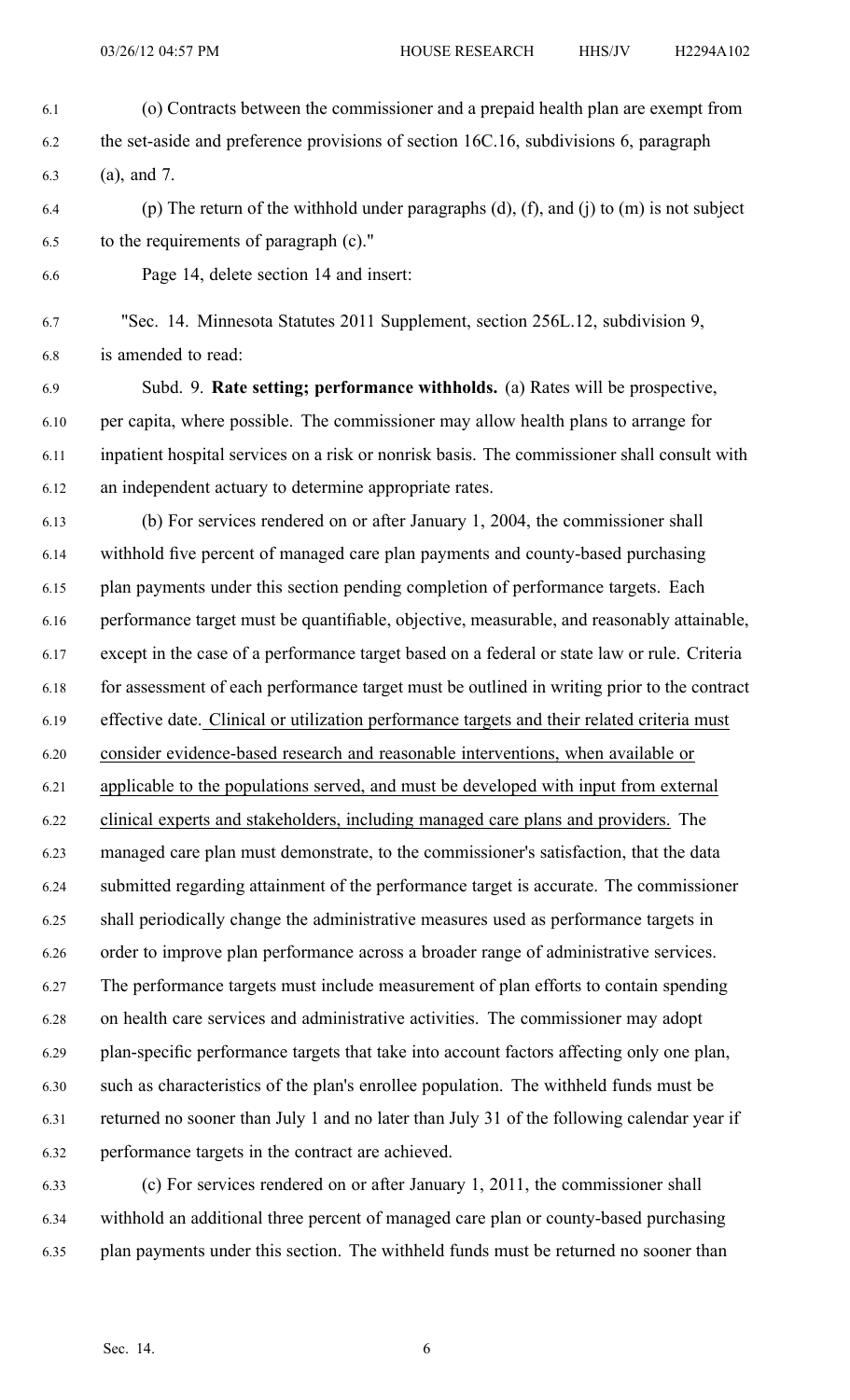7.1 July 1 and no later than July 31 of the following calendar year. The return of the withhold 7.2 under this paragraph is not subject to the requirements of paragraph (b).

7.3 (d) Effective for services rendered on or after January 1, 2011, through December 7.4 31, 2011, the commissioner shall include as par<sup>t</sup> of the performance targets described in 7.5 paragraph (b) <sup>a</sup> reduction in the plan's emergency room utilization rate for state health 7.6 care program enrollees by <sup>a</sup> measurable rate of five percen<sup>t</sup> from the plan's utilization 7.7 rate for the previous calendar year. Effective for services rendered on or after January 7.8 1, 2012, the commissioner shall include as par<sup>t</sup> of the performance targets described in 7.9 paragraph (b) <sup>a</sup> reduction in the health plan's emergency department utilization rate for 7.10 medical assistance and MinnesotaCare enrollees, as determined by the commissioner. 7.11 For 2012, the reduction shall be based on the health plan's utilization in 2009. To earn 7.12 the return of the withhold each subsequent year, the managed care plan or county-based 7.13 purchasing plan must achieve <sup>a</sup> qualifying reduction of no less than ten percen<sup>t</sup> of the 7.14 plan's utilization rate for medical assistance and MinnesotaCare enrollees, excluding 7.15 Medicare enrollees in programs described in section 256B.69, subdivisions 23 and 28, 7.16 compared to the previous *calendar* measurement year, until the final performance target is 7.17 reached. When measuring performance, the commissioner must consider the difference 7.18 in health risk in <sup>a</sup> plan's membership in the baseline year compared to the measurement 7.19 year, and work with the managed care or county-based purchasing plan to account for 7.20 differences that they agree are significant.

7.21 The withheld funds must be returned no sooner than July 1 and no later than July 31 7.22 of the following calendar year if the managed care plan or county-based purchasing plan 7.23 demonstrates to the satisfaction of the commissioner that <sup>a</sup> reduction in the utilization rate 7.24 was achieved. The commissioner shall structure the withhold so that the commissioner 7.25 returns <sup>a</sup> portion of the withheld funds in amounts commensurate with achieved reductions 7.26 in utilization less than the targeted amount.

7.27 The withhold described in this paragraph shall continue for each consecutive 7.28 contract period until the plan's emergency room utilization rate for state health care 7.29 program enrollees is reduced by 25 percen<sup>t</sup> of the plan's emergency room utilization 7.30 rate for medical assistance and MinnesotaCare enrollees for calendar year  $2011$  2009. 7.31 Hospitals shall cooperate with the health plans in meeting this performance target and 7.32 shall accep<sup>t</sup> paymen<sup>t</sup> withholds that may be returned to the hospitals if the performance 7.33 target is achieved.

7.34 (e) Effective for services rendered on or after January 1, 2012, the commissioner 7.35 shall include as par<sup>t</sup> of the performance targets described in paragraph (b) <sup>a</sup> reduction 7.36 in the plan's hospitalization admission rate for medical assistance and MinnesotaCare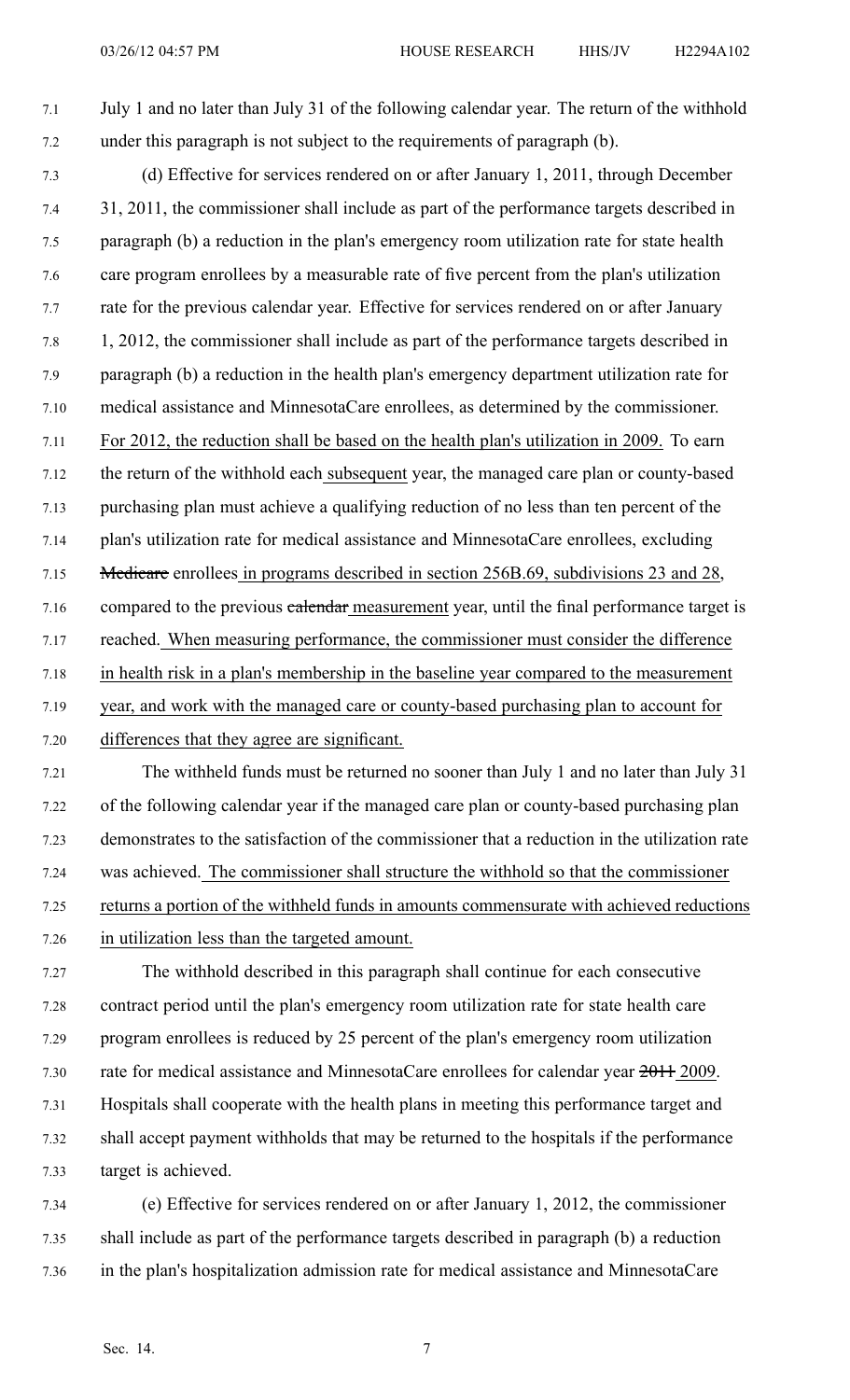8.1 enrollees, as determined by the commissioner. To earn the return of the withhold each 8.2 year, the managed care plan or county-based purchasing plan must achieve <sup>a</sup> qualifying 8.3 reduction of no less than five percen<sup>t</sup> of the plan's hospital admission rate for medical 8.4 assistance and MinnesotaCare enrollees, excluding **Medicare** enrollees in programs 8.5 described in section 256B.69, subdivisions 23 and 28, compared to the previous calendar 8.6 year, until the final performance target is reached. When measuring performance, the 8.7 commissioner must consider the difference in health risk in <sup>a</sup> plan's membership in the 8.8 baseline year compared to the measurement year, and work with the managed care or 8.9 county-based purchasing plan to account for differences that they agree are significant.

8.10 The withheld funds must be returned no sooner than July 1 and no later than July 8.11 31 of the following calendar year if the managed care plan or county-based purchasing 8.12 plan demonstrates to the satisfaction of the commissioner that this reduction in the 8.13 hospitalization rate was achieved. The commissioner shall structure the withhold so that 8.14 the commissioner returns <sup>a</sup> portion of the withheld funds in amounts commensurate with 8.15 achieved reductions in utilization less than the targeted amount.

8.16 The withhold described in this paragraph shall continue until there is <sup>a</sup> 25 percen<sup>t</sup> 8.17 reduction in the hospitals admission rate compared to the hospital admission rate for 8.18 calendar year 2011 as determined by the commissioner. Hospitals shall cooperate with the 8.19 plans in meeting this performance target and shall accep<sup>t</sup> paymen<sup>t</sup> withholds that may be 8.20 returned to the hospitals if the performance target is achieved. The hospital admissions 8.21 in this performance target do not include the admissions applicable to the subsequent 8.22 hospital admission performance target under paragraph (f).

8.23 (f) Effective for services provided on or after January 1, 2012, the commissioner 8.24 shall include as par<sup>t</sup> of the performance targets described in paragraph (b) <sup>a</sup> reduction 8.25 in the plan's hospitalization rate for <sup>a</sup> subsequent hospitalization within 30 days of <sup>a</sup> 8.26 previous hospitalization of <sup>a</sup> patient regardless of the reason, for medical assistance and 8.27 MinnesotaCare enrollees, as determined by the commissioner. To earn the return of the 8.28 withhold each year, the managed care plan or county-based purchasing plan must achieve 8.29 <sup>a</sup> qualifying reduction of the subsequent hospital admissions rate for medical assistance 8.30 and MinnesotaCare enrollees, excluding Medicare enrollees in programs described in 8.31 section 256B.69, subdivisions 23 and 28, of no less than five percen<sup>t</sup> compared to the 8.32 previous calendar year until the final performance target is reached.

8.33 The withheld funds must be returned no sooner than July 1 and no later than July 31 8.34 of the following calendar year if the managed care plan or county-based purchasing plan 8.35 demonstrates to the satisfaction of the commissioner that <sup>a</sup> reduction in the subsequent 8.36 hospitalization rate was achieved. The commissioner shall structure the withhold so that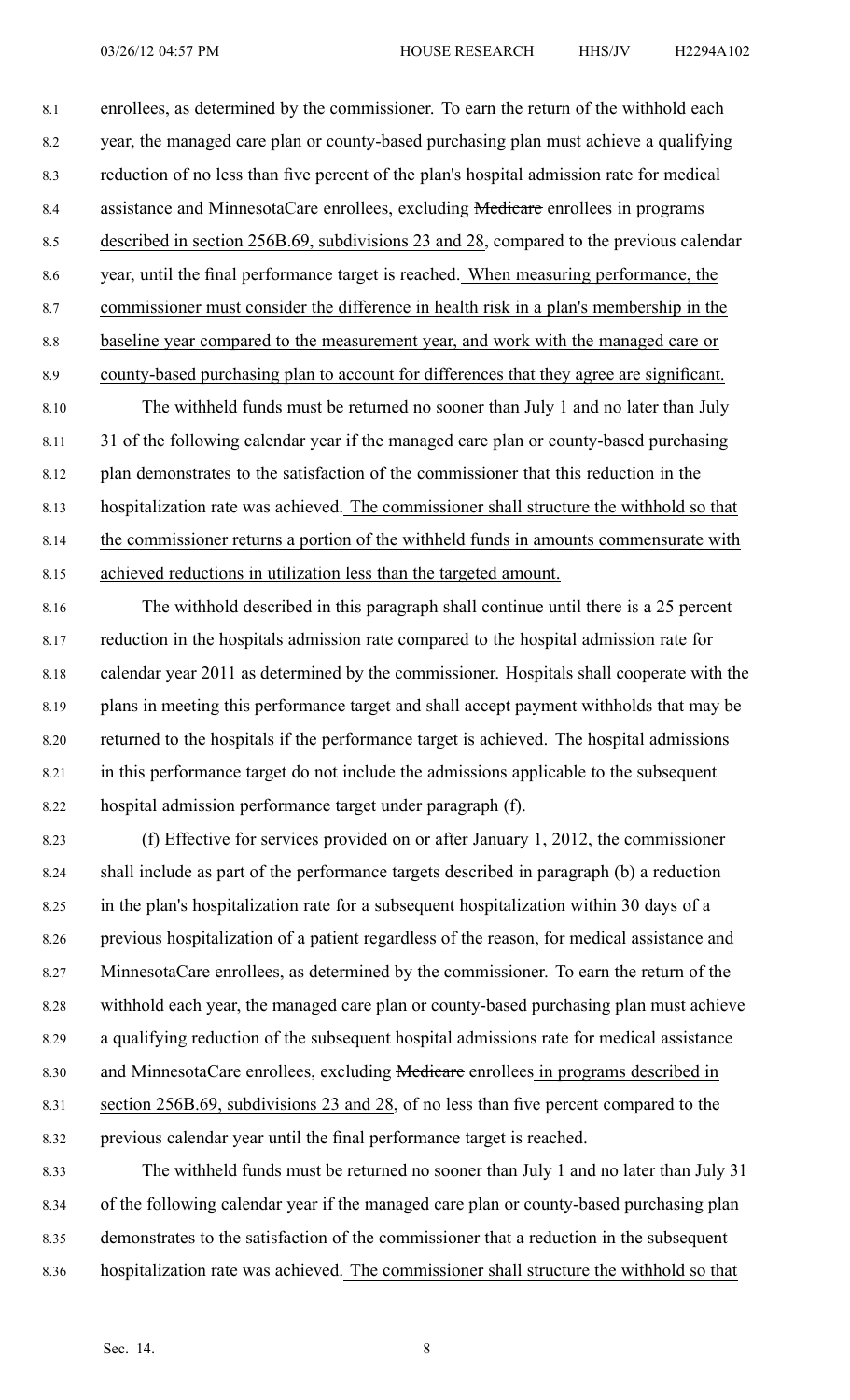| 9.1  | the commissioner returns a portion of the withheld funds in amounts commensurate with       |
|------|---------------------------------------------------------------------------------------------|
| 9.2  | achieved reductions in utilization less than the targeted amount.                           |
| 9.3  | The withhold described in this paragraph must continue for each consecutive                 |
| 9.4  | contract period until the plan's subsequent hospitalization rate for medical assistance and |
| 9.5  | MinnesotaCare enrollees is reduced by 25 percent of the plan's subsequent hospitalization   |
| 9.6  | rate for calendar year 2011. Hospitals shall cooperate with the plans in meeting this       |
| 9.7  | performance target and shall accept payment withholds that must be returned to the          |
| 9.8  | hospitals if the performance target is achieved.                                            |
| 9.9  | (g) A managed care plan or a county-based purchasing plan under section 256B.692            |
| 9.10 | may include as admitted assets under section 62D.044 any amount withheld under this         |
| 9.11 | section that is reasonably expected to be returned."                                        |
| 9.12 | Page 14, line 10, after the period, insert "The pilot program operating in Hennepin         |
| 9.13 | County under the authority of section 256B.0765 shall continue to be exempt from            |
| 9.14 | competitive bid."                                                                           |
| 9.15 | Page 18, line 8, delete "shall issue, by July 1, 2012," and insert "may issue"              |
| 9.16 | Page 18, line 18, delete "the" and insert "any"                                             |
| 9.17 | Page 36, line 15, delete "organize" and insert "reorganize"                                 |
| 9.18 | Page 36, line 18, delete the first "and"                                                    |
| 9.19 | Page 36, line 20, before the period insert "; and (iii) for long-term care regulated        |
| 9.20 | in both departments, evaluate and make recommendations for reasonable client risk           |
| 9.21 | assessments, planning for client risk reductions, and determining reasonable assumptions    |
| 9.22 | of client risks in relation to directing health care, client health care rights, provider   |
| 9.23 | liabilities, and provider responsibilities to provide minimum standards of care"            |
| 9.24 | Page 37, after line 5, insert:                                                              |
| 9.25 | "Sec.  LICENSED HOME CARE PROVIDERS.                                                        |
| 9.26 | By February 1, 2013, the commissioner of health must report recommendations to              |
| 9.27 | the legislature as to development of a comprehensive home care plan to increase inspection  |
| 9.28 | and oversight of licensed home care providers under Minnesota Statutes, chapter 144A."      |
| 9.29 | Page 38, after line 7, insert:                                                              |
| 9.30 | "EFFECTIVE DATE. This section is effective September 3, 2012."                              |
| 9.31 | Page 42, after line 6, insert:                                                              |
| 9.32 | "EFFECTIVE DATE. This section is effective March 1, 2013."                                  |
| 9.33 | Page 43, after line 20, insert:                                                             |
| 9.34 | "EFFECTIVE DATE. This section is effective October 1, 2012."                                |
| 9.35 | Page 48, line 18, delete "July" and insert "October"                                        |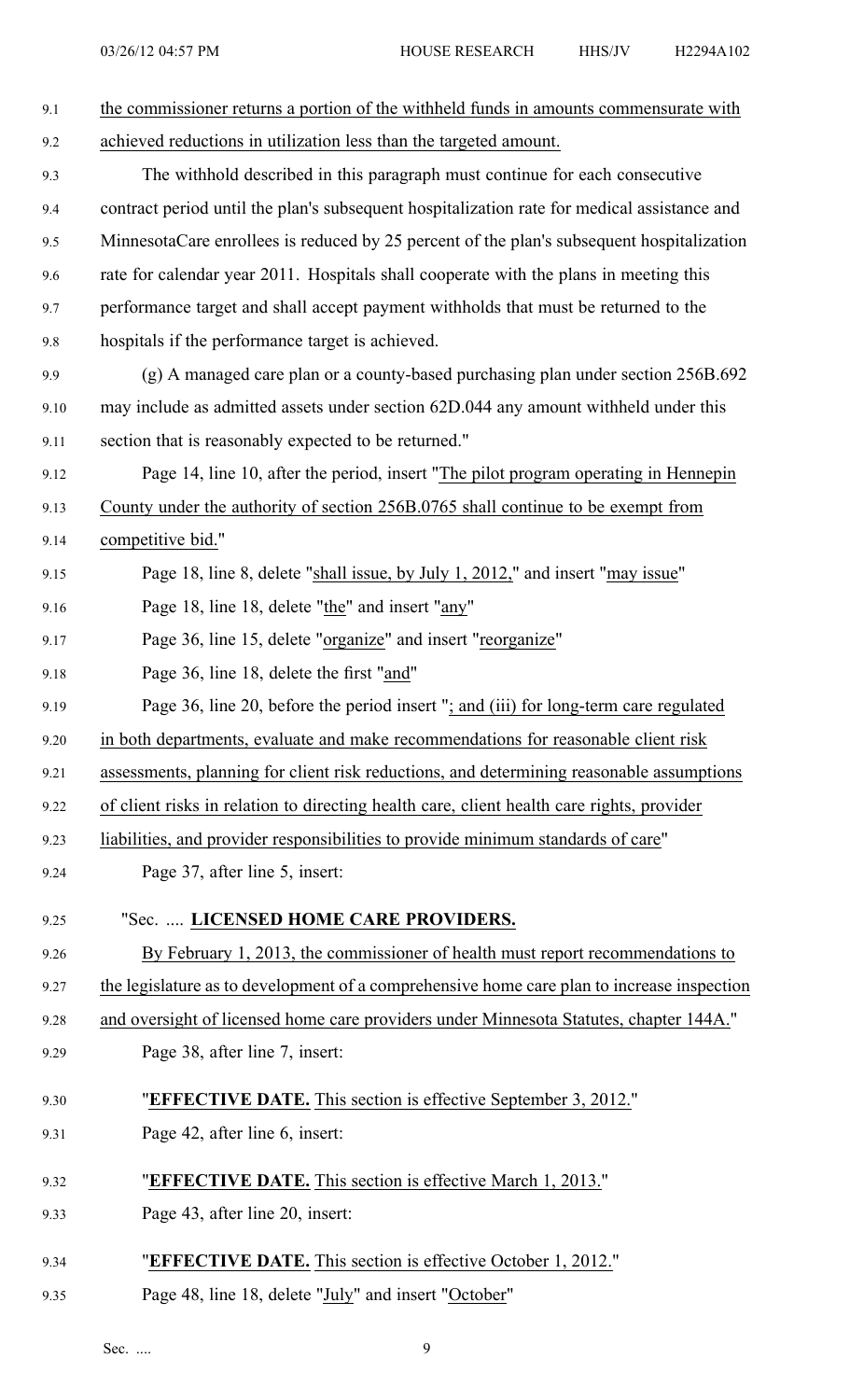- 10.1 Page 50, after line 36, insert:
- 10.2 "Sec. .... Laws 2011, First Special Session chapter 9, article 10, section 3, subdivision
- 10.3 1, is amended to read:

10.4 Subdivision 1. **Total Appropriation \$ 6,259,280,000 \$ 6,212,085,000** 10.5 Appropriations by Fund 10.6 2012 2013 10.7 General 5,657,737,000 5,584,471,000 10.8 State Government 10.9 Special Revenue 3,565,000 3,565,000 10.10 Health Care Access 330,435,000 353,283,000 10.11 Federal TANF 265,378,000 268,101,000 10.12 Lottery Prize 1,665,000 1,665,000 10.13 Special Revenue 500,000 1,000,000

## 10.14 **Receipts for Systems Projects.**

- 10.15 Appropriations and federal receipts for 10.16 information systems projects for MAXIS, 10.17 PRISM, MMIS, and SSIS must be deposited 10.18 in the state systems account authorized in 10.19 Minnesota Statutes, section 256.014. Money 10.20 appropriated for computer projects approved 10.21 by the Minnesota Office of Enterprise 10.22 Technology, funded by the legislature, 10.23 and approved by the commissioner 10.24 of managemen<sup>t</sup> and budget, may be 10.25 transferred from one project to another 10.26 and from development to operations as the 10.27 commissioner of human services considers 10.28 necessary. Any unexpended balance in 10.29 the appropriation for these projects does 10.30 not cancel but is available for ongoing 10.31 development and operations.
- 10.33 nonfederal share of activities for which

10.32 **Nonfederal Share Transfers.** The

- 10.34 federal administrative reimbursement is
- 10.35 appropriated to the commissioner may be
- 10.36 transferred to the special revenue fund.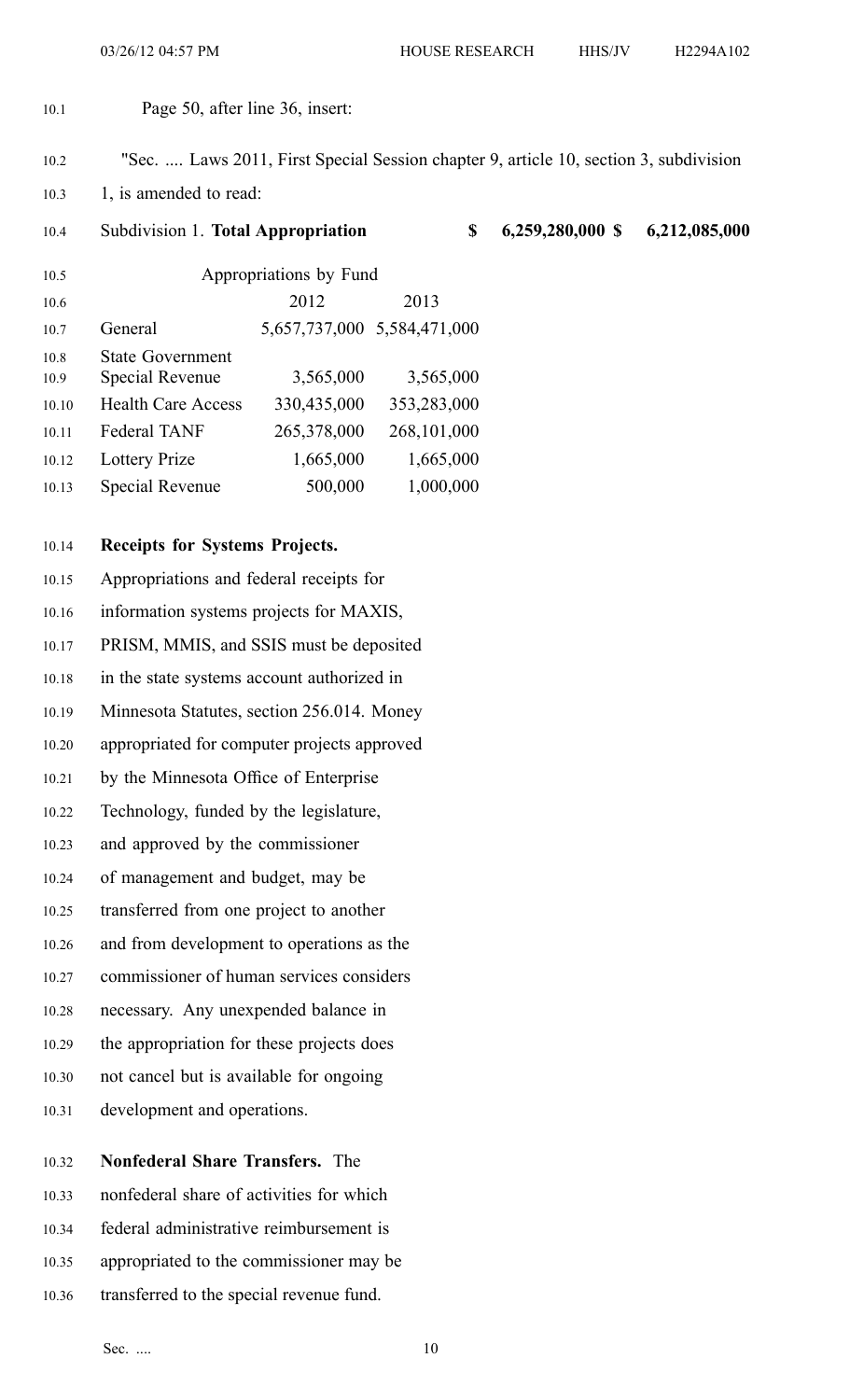| 11.1  | <b>TANF Maintenance of Effort.</b>           |
|-------|----------------------------------------------|
| 11.2  | (a) In order to meet the basic maintenance   |
| 11.3  | of effort (MOE) requirements of the TANF     |
| 11.4  | block grant specified under Code of Federal  |
| 11.5  | Regulations, title 45, section 263.1, the    |
| 11.6  | commissioner may only report nonfederal      |
| 11.7  | money expended for allowable activities      |
| 11.8  | listed in the following clauses as TANF/MOE  |
| 11.9  | expenditures:                                |
| 11.10 | (1) MFIP cash, diversionary work program,    |
| 11.11 | and food assistance benefits under Minnesota |
| 11.12 | Statutes, chapter 256J;                      |
| 11.13 | (2) the child care assistance programs       |
| 11.14 | under Minnesota Statutes, sections 119B.03   |
| 11.15 | and 119B.05, and county child care           |
| 11.16 | administrative costs under Minnesota         |
| 11.17 | Statutes, section 119B.15;                   |
| 11.18 | (3) state and county MFIP administrative     |
| 11.19 | costs under Minnesota Statutes, chapters     |
| 11.20 | 256J and 256K;                               |
| 11.21 | (4) state, county, and tribal MFIP           |
| 11.22 | employment services under Minnesota          |
| 11.23 | Statutes, chapters 256J and 256K;            |
| 11.24 | (5) expenditures made on behalf of legal     |
| 11.25 | noncitizen MFIP recipients who qualify for   |
| 11.26 | the MinnesotaCare program under Minnesota    |
| 11.27 | Statutes, chapter 256L;                      |
| 11.28 | (6) qualifying working family credit         |
| 11.29 | expenditures under Minnesota Statutes,       |
| 11.30 | section $290.0671$ ; and                     |
| 11.31 | (7) qualifying Minnesota education credit    |
| 11.32 | expenditures under Minnesota Statutes,       |

11.33 section 290.0674.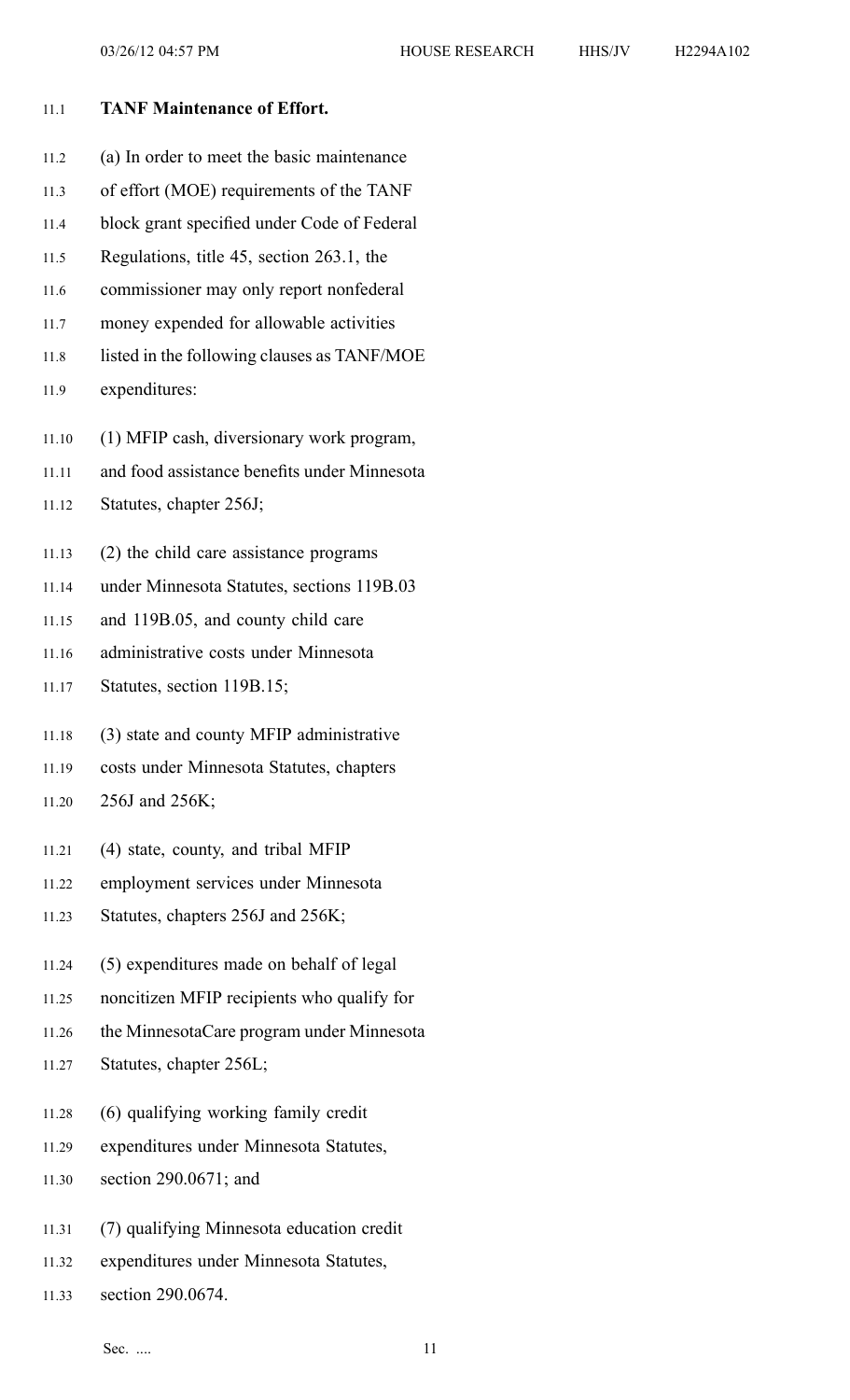|  | H2294A102 |
|--|-----------|
|  |           |

| 12.1  | (b) The commissioner shall ensure that             |
|-------|----------------------------------------------------|
| 12.2  | sufficient qualified nonfederal expenditures       |
| 12.3  | are made each year to meet the state's             |
| 12.4  | TANF/MOE requirements. For the activities          |
| 12.5  | listed in paragraph $(a)$ , clauses $(2)$ to       |
| 12.6  | (7), the commissioner may only report              |
| 12.7  | expenditures that are excluded from the            |
| 12.8  | definition of assistance under Code of             |
| 12.9  | Federal Regulations, title 45, section 260.31.     |
| 12.10 | (c) For fiscal years beginning with state fiscal   |
| 12.11 | year 2003, the commissioner shall assure           |
| 12.12 | that the maintenance of effort used by the         |
| 12.13 | commissioner of management and budget              |
| 12.14 | for the February and November forecasts            |
| 12.15 | required under Minnesota Statutes, section         |
| 12.16 | 16A.103, contains expenditures under               |
| 12.17 | paragraph (a), clause $(1)$ , equal to at least 16 |
| 12.18 | percent of the total required under Code of        |
| 12.19 | Federal Regulations, title 45, section 263.1.      |
| 12.20 | (d) Minnesota Statutes, section 256.011,           |
| 12.21 | subdivision 3, which requires that federal         |
| 12.22 | grants or aids secured or obtained under that      |
| 12.23 | subdivision be used to reduce any direct           |
| 12.24 | appropriations provided by law, do not apply       |
| 12.25 | if the grants or aids are federal TANF funds.      |
| 12.26 | (e) For the federal fiscal years beginning on      |
| 12.27 | or after October 1, 2007, the commissioner         |
| 12.28 | may not claim an amount of TANF/MOE in             |
| 12.29 | excess of the 75 percent standard in Code          |
| 12.30 | of Federal Regulations, title 45, section          |
| 12.31 | $263.1(a)(2)$ , except:                            |
| 12.32 | $(1)$ to the extent necessary to meet the 80       |
| 12.33 | percent standard under Code of Federal             |

- 12.34 Regulations, title 45, section  $263.1(a)(1)$ ,
- 12.35 if it is determined by the commissioner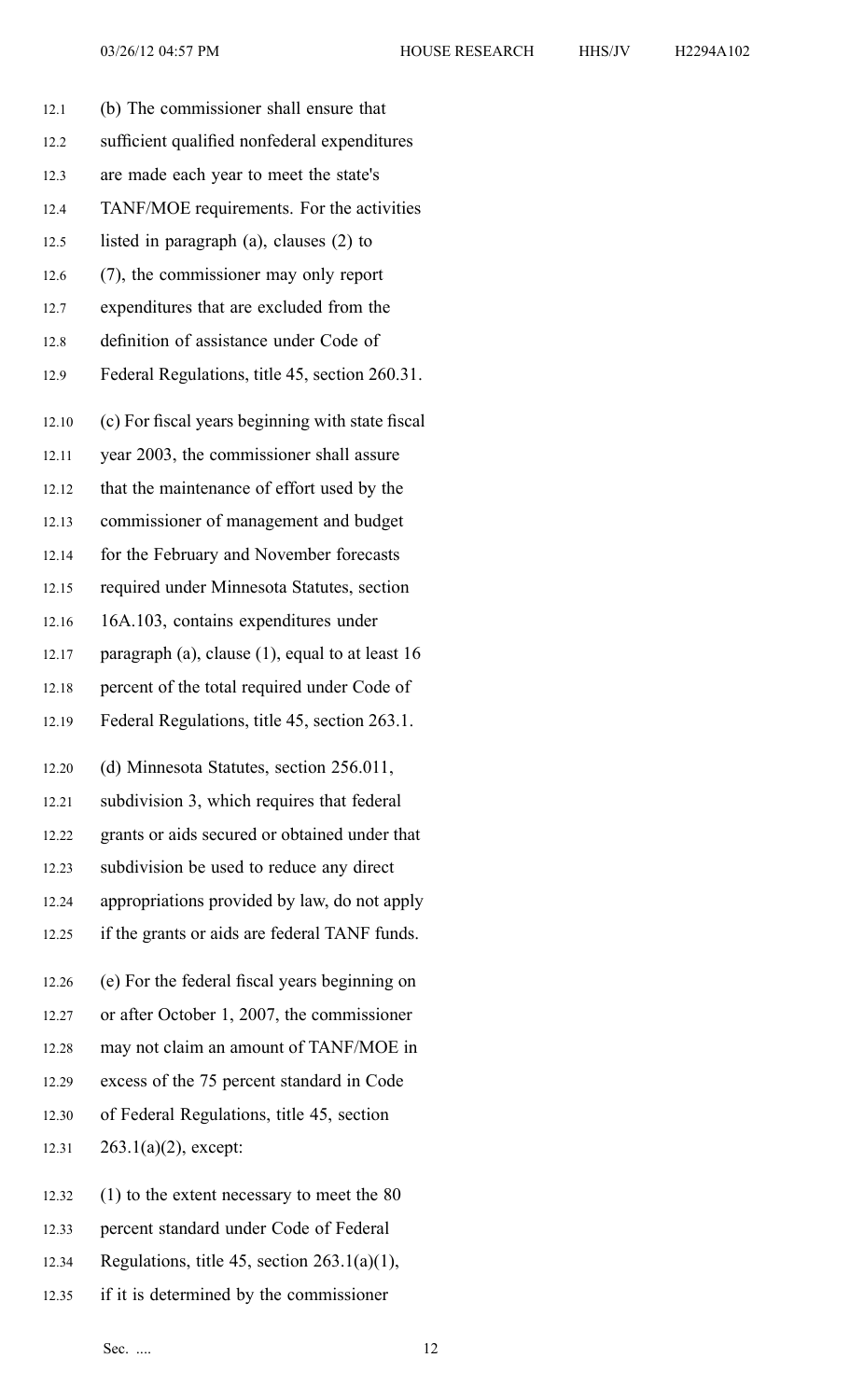- 13.1 that the state will not meet the TANF work 13.2 participation target rate for the current year; 13.3 (2) to provide any additional amounts 13.4 under Code of Federal Regulations, title 45, 13.5 section 264.5, that relate to replacement of 13.6 TANF funds due to the operation of TANF 13.7 penalties; and 13.8 (3) to provide any additional amounts that 13.9 may contribute to avoiding or reducing 13.10 TANF work participation penalties through 13.11 the operation of the excess MOE provisions 13.12 of Code of Federal Regulations, title 45, 13.13 section 261.43 (a)(2). 13.14 For the purposes of clauses (1) to (3), 13.15 the commissioner may supplement the 13.16 MOE claim with working family credit 13.17 expenditures or other qualified expenditures 13.18 to the extent such expenditures are otherwise 13.19 available after considering the expenditures 13.20 allowed in this subdivision.
	- 13.21 (f) Notwithstanding any contrary provision
	- 13.22 in this article, paragraphs (a) to (e) expire
	- 13.23 June 30, 2015.
	- 13.24 **Working Family Credit Expenditures**
	- 13.25 **as TANF/MOE.** The commissioner may
	- 13.26 claim as TANF maintenance of effort up to
	- 13.27 \$6,707,000 per year of working family credit
	- 13.28 expenditures for fiscal years 2012 and 2013.
	- 13.29 **Working Family Credit Expenditures**
	- 13.30 **to be Claimed for TANF/MOE.** The
	- 13.31 commissioner may count the following
	- 13.32 amounts of working family credit
	- 13.33 expenditures as TANF/MOE:
	- 13.34 (1) fiscal year 2012, \$23,692,000;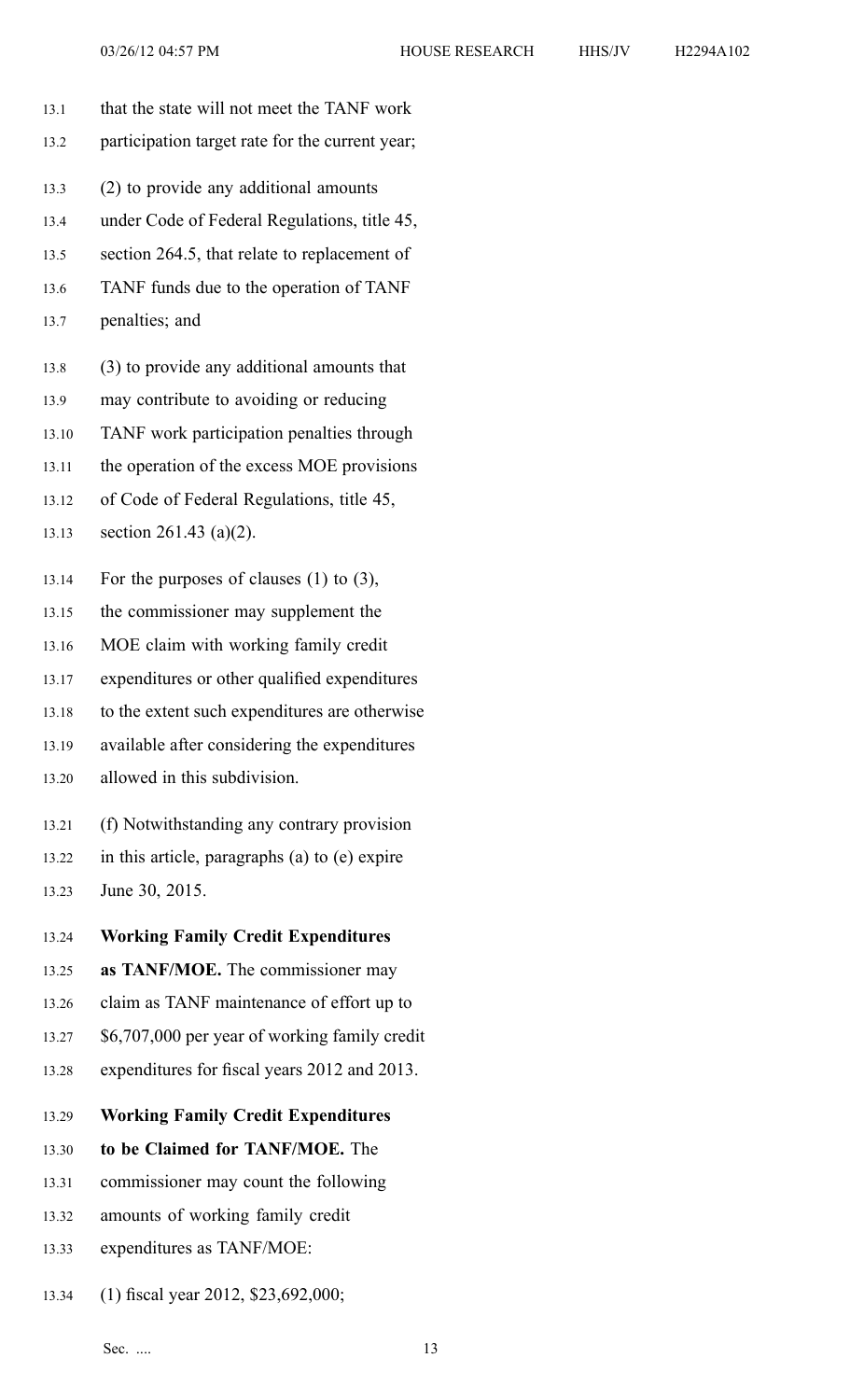- 14.1 (2) fiscal year 2013, \$44,969,000;
- 14.2 (3) fiscal year 2014, \$32,579,000; and
- 14.3 (4) fiscal year 2015, \$32,476,000.
- 14.4 Notwithstanding any contrary provision in
- 14.5 this article, this rider expires June 30, 2015.

## 14.6 **TANF Transfer to Federal Child Care**

- 14.7 **and Development Fund.** (a) The following
- 14.8 TANF fund amounts are appropriated
- 14.9 to the commissioner for purposes of
- 14.10 MFIP/Transition Year Child Care Assistance
- 14.11 under Minnesota Statutes, section 119B.05:
- 14.12 (1) fiscal year 2012, \$10,020,000;
- 14.13 (2) fiscal year 2013,  $\frac{28,020,000}{20,000}$
- 14.14 \$28,599,000;
- 14.15 (3) fiscal year 2014, \$14,020,000
- 14.16 \$15,488,000; and
- 14.17 (4) fiscal year 2015, \$14,020,000
- 14.18 \$15,479,000.
- 14.19 (b) The commissioner shall authorize the
- 14.20 transfer of sufficient TANF funds to the
- 14.21 federal child care and development fund to
- 14.22 meet this appropriation and shall ensure that
- 14.23 all transferred funds are expended according
- 14.24 to federal child care and development fund
- 14.25 regulations.
- 14.26 **Food Stamps Employment and Training**
- 14.27 **Funds.** (a) Notwithstanding Minnesota
- 14.28 Statutes, sections 256D.051, subdivisions 1a,
- 14.29 6b, and 6c, and 256J.626, federal food stamps
- 14.30 employment and training funds received
- 14.31 as reimbursement for child care assistance
- 14.32 program expenditures must be deposited in
- 14.33 the general fund. The amount of funds must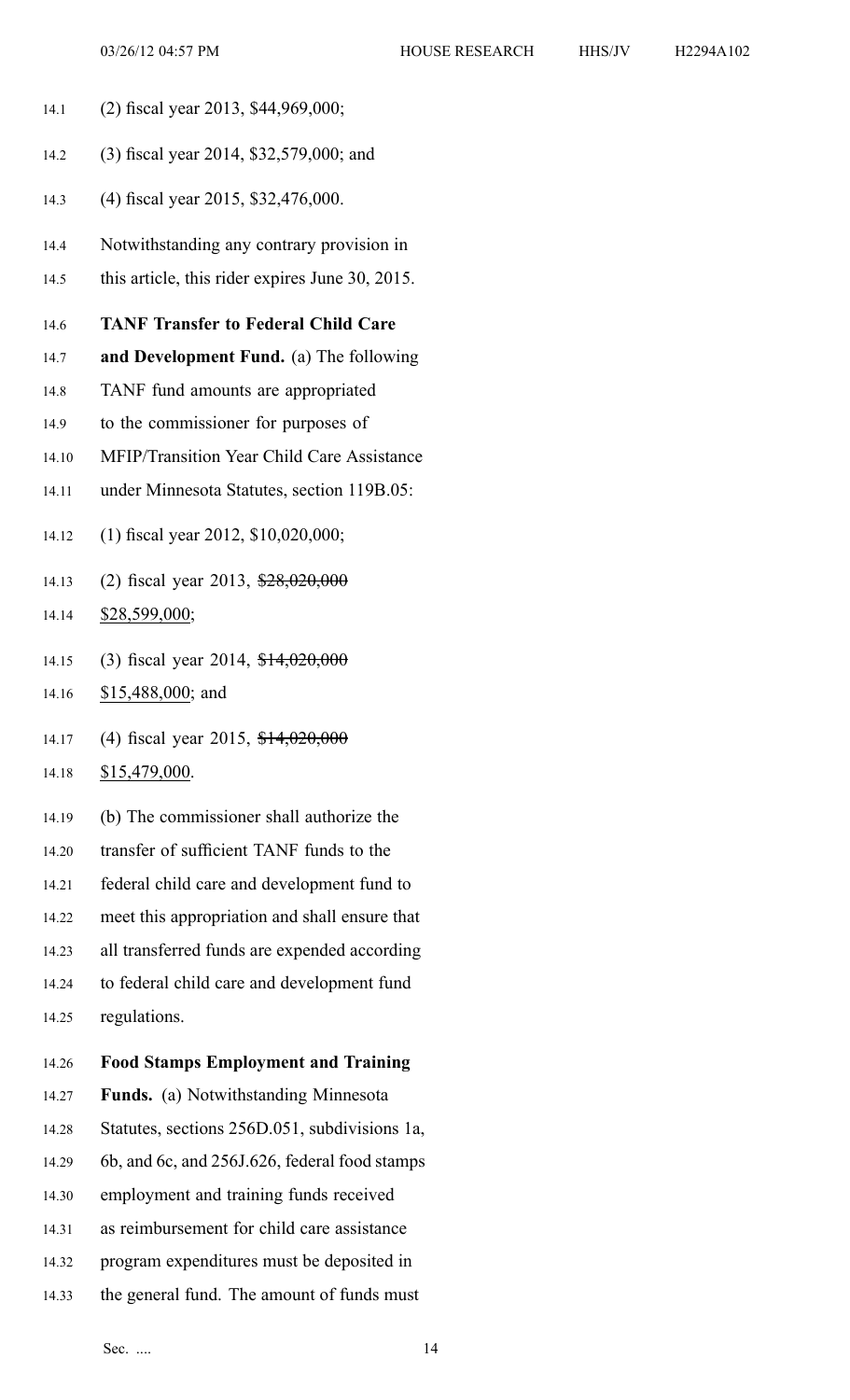- 15.1 be limited to \$500,000 per year in fiscal
- 15.2 years 2012 through 2015, contingent upon
- 15.3 approval by the federal Food and Nutrition
- 15.4 Service.
- 15.5 (b) Consistent with the receipt of these
- 15.6 federal funds, the commissioner may
- 15.7 adjust the level of working family credit
- 15.8 expenditures claimed as TANF maintenance
- 15.9 of effort. Notwithstanding any contrary
- 15.10 provision in this article, this rider expires
- 15.11 June 30, 2015.
- 15.12 **ARRA Food Support Benefit Increases.**
- 15.13 The funds provided for food suppor<sup>t</sup> benefit
- 15.14 increases under the Supplemental Nutrition
- 15.15 Assistance Program provisions of the
- 15.16 American Recovery and Reinvestment Act
- 15.17 (ARRA) of 2009 must be used for benefit
- 15.18 increases beginning July 1, 2009.
- 15.19 **Supplemental Security Interim Assistance**
- 15.20 **Reimbursement Funds.** \$2,800,000 of
- 15.21 uncommitted revenue available to the
- 15.22 commissioner of human services for SSI
- 15.23 advocacy and outreach services must be
- 15.24 transferred to and deposited into the general
- 15.25 fund by October 1, 2011."
- 15.26 Page 53, after line 17, insert:
- 15.27 "Subd. 4. **Work group convening and facilitation.** The work group will be
- 15.28 organized, scheduled, and facilitated by the staff of <sup>a</sup> nonprofit child advocacy, outreach,
- 15.29 research, and youth development organization focusing on <sup>a</sup> wide range of issues
- 15.30 affecting children who are vulnerable, and <sup>a</sup> nonprofit organization working to provide
- 15.31 safe, affordable, and sustainable homes for children and families in the seven-county
- 15.32 metropolitan area through partnerships with the public and private sector. These two
- 15.33 organizations will also be responsible for preparing and submitting the work group's
- 15.34 recommendations."
- 15.35 Renumber the subdivisions in sequence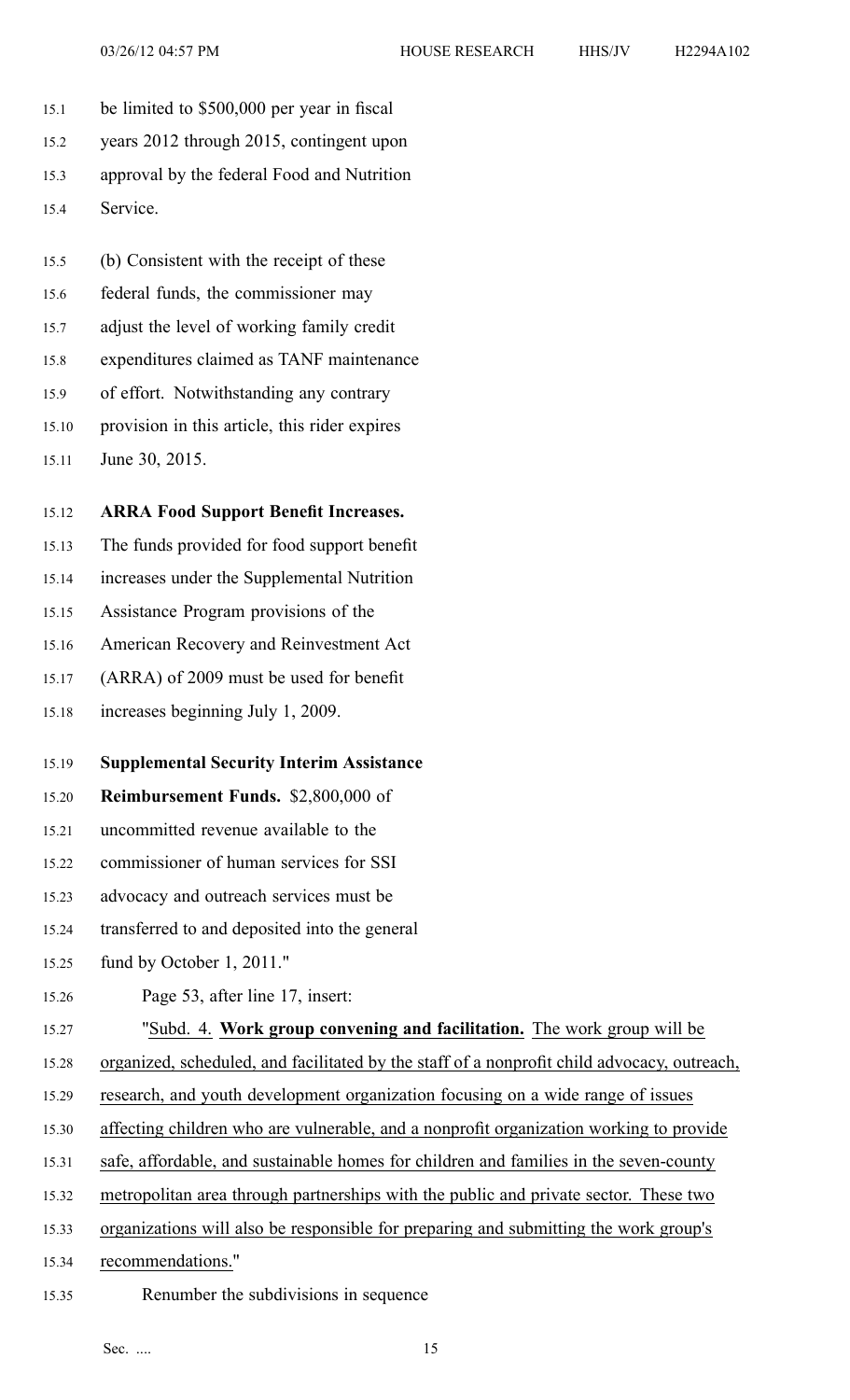| 16.1  | Page 55, line 29, delete the second "and" and insert a comma and after "disability"             |
|-------|-------------------------------------------------------------------------------------------------|
|       |                                                                                                 |
| 16.2  | insert", and mental health"                                                                     |
| 16.3  | Page 56, line 3, after "services" insert "and mental illnesses"                                 |
| 16.4  | Page 56, after line 10, insert:                                                                 |
| 16.5  | "Sec.  Minnesota Statutes 2010, section 144D.04, subdivision 2, is amended to read:             |
| 16.6  | Subd. 2. Contents of contract. A housing with services contract, which need not be              |
| 16.7  | entitled as such to comply with this section, shall include at least the following elements     |
| 16.8  | in itself or through supporting documents or attachments:                                       |
| 16.9  | (1) the name, street address, and mailing address of the establishment;                         |
| 16.10 | (2) the name and mailing address of the owner or owners of the establishment and, if            |
| 16.11 | the owner or owners is not a natural person, identification of the type of business entity      |
| 16.12 | of the owner or owners;                                                                         |
| 16.13 | (3) the name and mailing address of the managing agent, through management                      |
| 16.14 | agreement or lease agreement, of the establishment, if different from the owner or owners;      |
| 16.15 | (4) the name and address of at least one natural person who is authorized to accept             |
| 16.16 | service of process on behalf of the owner or owners and managing agent;                         |
| 16.17 | (5) a statement describing the registration and licensure status of the establishment           |
| 16.18 | and any provider providing health-related or supportive services under an arrangement           |
| 16.19 | with the establishment;                                                                         |
| 16.20 | $(6)$ the term of the contract;                                                                 |
| 16.21 | (7) a description of the services to be provided to the resident in the base rate to be         |
| 16.22 | paid by resident, including a delineation of the portion of the base rate that constitutes rent |
| 16.23 | and a delineation of charges for each service included in the base rate;                        |
| 16.24 | (8) a description of any additional services, including home care services, available           |
| 16.25 | for an additional fee from the establishment directly or through arrangements with the          |
| 16.26 | establishment, and a schedule of fees charged for these services;                               |
| 16.27 | (9) a description of the process through which the contract may be modified,                    |
| 16.28 | amended, or terminated, including whether a move to a different room or sharing a room          |
| 16.29 | would be required in the event that the tenant can no longer pay the current rent;              |
| 16.30 | (10) a description of the establishment's complaint resolution process available                |
| 16.31 | to residents including the toll-free complaint line for the Office of Ombudsman for             |
| 16.32 | Long-Term Care;                                                                                 |
| 16.33 | (11) the resident's designated representative, if any;                                          |
| 16.34 | (12) the establishment's referral procedures if the contract is terminated;                     |
| 16.35 | (13) requirements of residency used by the establishment to determine who may                   |
| 16.36 | reside or continue to reside in the housing with services establishment;                        |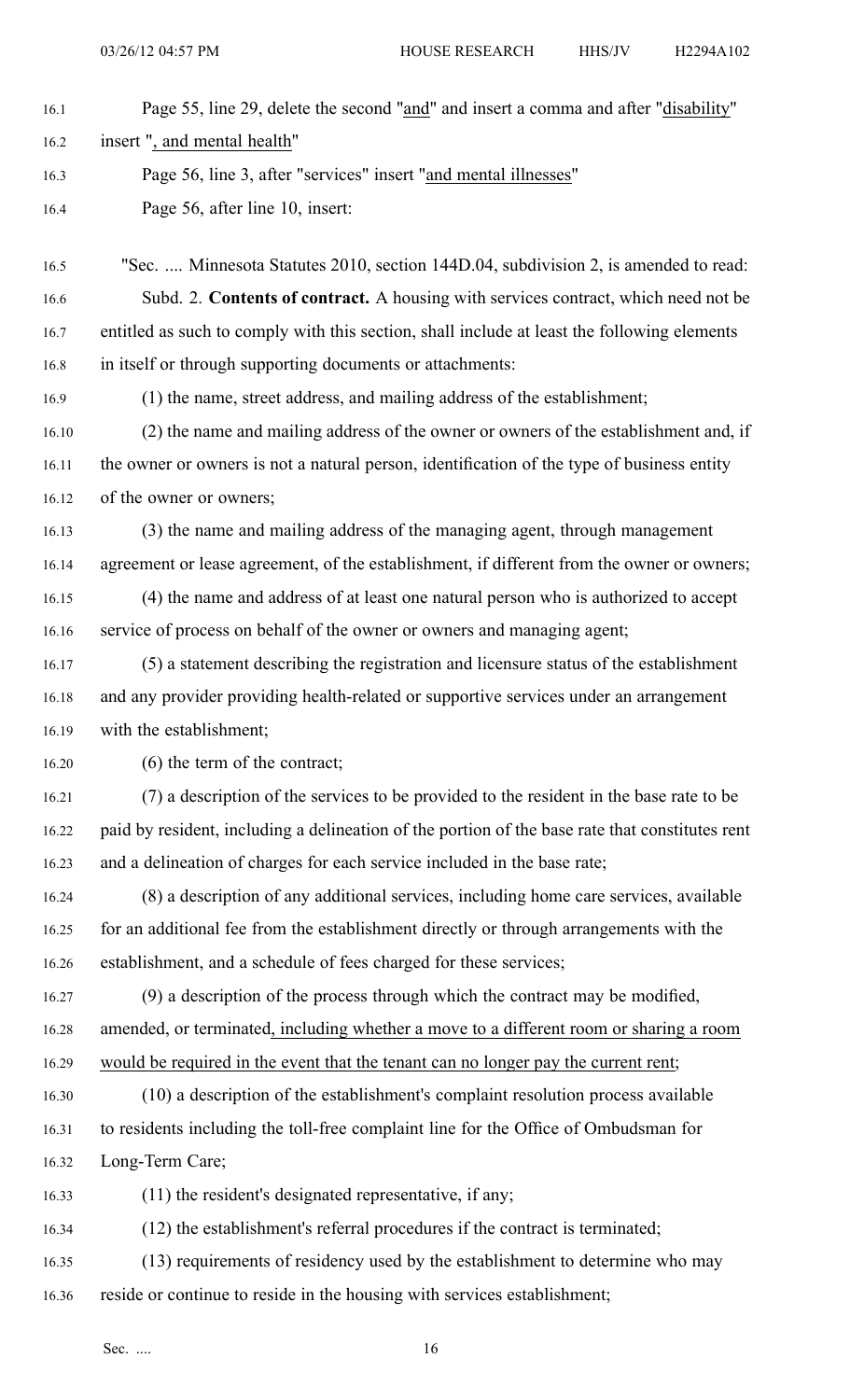| 17.1  | (14) billing and payment procedures and requirements;                                         |
|-------|-----------------------------------------------------------------------------------------------|
| 17.2  | (15) a statement regarding the ability of residents to receive services from service          |
| 17.3  | providers with whom the establishment does not have an arrangement;                           |
| 17.4  | (16) a statement regarding the availability of public funds for payment for residence         |
| 17.5  | or services in the establishment; and                                                         |
| 17.6  | (17) a statement regarding the availability of and contact information for                    |
| 17.7  | long-term care consultation services under section 256B.0911 in the county in which the       |
| 17.8  | establishment is located."                                                                    |
| 17.9  | Page 59, line 7, after "section" insert "256B.092, subdivision 1e, paragraph (d), or          |
| 17.10 | Page 59, line 9, reinstate the stricken "for the"                                             |
| 17.11 | Page 59, line 10, reinstate the stricken "home" and delete the new language                   |
| 17.12 | Page 59, line 11, delete everything before the second "the" and insert ". If"                 |
| 17.13 | Page 59, line 13, delete everything after "limits" and insert ", the commissioner shall       |
| 17.14 | delicense  beds by June 30, 2013, using the needs determination process. Under this           |
| 17.15 | paragraph, the commissioner has the authority to reduce unused licensed capacity of a         |
| 17.16 | current foster care program to accomplish the consolidation or closure of settings"           |
| 17.17 | Page 59, delete line 14                                                                       |
| 17.18 | Page 59, line 15, delete the new language                                                     |
| 17.19 | Page 59, line 19, delete "paragraph (e)" and insert "Laws 2011, First Special Session         |
| 17.20 | chapter 9, article 7, sections 1 and 40,"                                                     |
| 17.21 | Page 68, line 27, after "256B.0659" insert ", or home and community-based services            |
| 17.22 | waivers under sections 256B.092 and 256B.49,"                                                 |
| 17.23 | Page 78, delete lines 18 to 20                                                                |
| 17.24 | Page 81, delete lines 23 to 25                                                                |
| 17.25 | Page 82, after line 27, insert:                                                               |
|       |                                                                                               |
| 17.26 | "Sec.  Minnesota Statutes 2010, section 256B.092, is amended by adding a                      |
| 17.27 | subdivision to read:                                                                          |
| 17.28 | Subd. 1h. Commissioner's authority to reduce licensed capacity of adult foster                |
| 17.29 | care. At the time of reassessment, lead agency case managers shall assess each recipient      |
| 17.30 | of home and community-based services waivers for individuals with developmental               |
| 17.31 | disabilities currently residing in a licensed adult foster care home that is not the primary  |
| 17.32 | residence of the license holder, or in which the license holder is not the primary caregiver, |
| 17.33 | to determine if that resident could appropriately be served in a community-living setting.    |
| 17.34 | If appropriate for the recipient, the case manager shall offer the recipient, through a       |
| 17.35 | person-centered planning process, the option to receive alternative housing and service       |
| 17.36 | options. In the event that the recipient chooses to transfer from the adult foster care home, |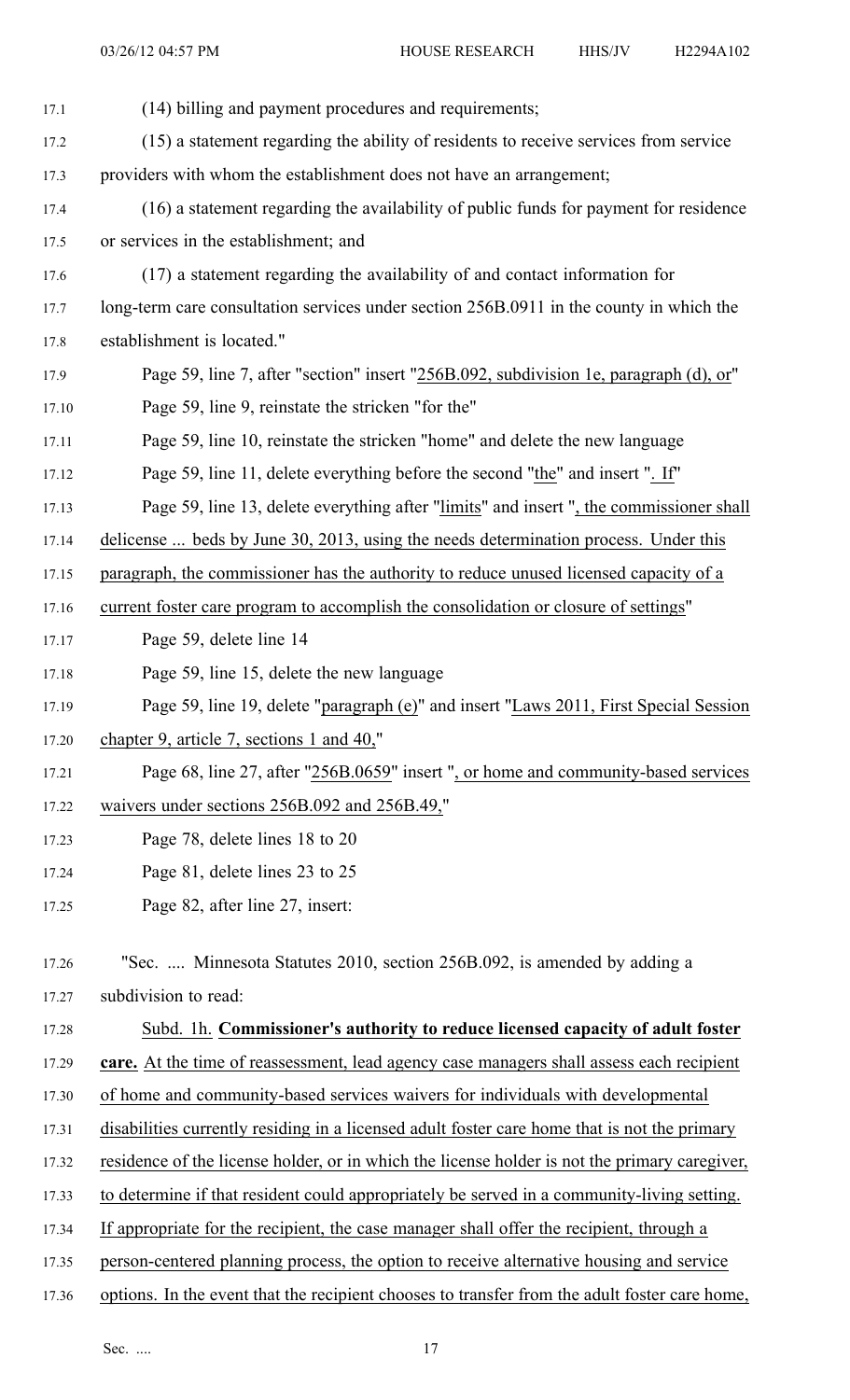| 18.1  | the vacated bed shall not be filled with another recipient of waiver services and group      |
|-------|----------------------------------------------------------------------------------------------|
| 18.2  | residential housing, unless provided under section 245A.03, subdivision 7, paragraph (a),    |
| 18.3  | clauses (3) and (4), and the licensed capacity shall be reduced accordingly. If the adult    |
| 18.4  | foster care home becomes no longer viable due to these transfers, the county agency, with    |
| 18.5  | the assistance of the commissioner, shall facilitate a consolidation of settings or closure. |
| 18.6  | This reassessment process shall be completed by July 1, 2013."                               |
| 18.7  | Page 84, after line 2, insert:                                                               |
| 18.8  | "Sec.  Minnesota Statutes 2010, section 256B.092, is amended by adding a                     |
| 18.9  | subdivision to read:                                                                         |
| 18.10 | Subd. 13. Appeals. A recipient who is adversely affected by the reduction,                   |
| 18.11 | suspension, denial, or termination of services under this section may appeal the decision    |
| 18.12 | according to section 256.045. The notice of the reduction, suspension, denial, or            |
| 18.13 | termination of services from the lead agency to the applicant or recipient must be made      |
| 18.14 | in plain language and must include a form for written appeal. The commissioner may           |
| 18.15 | provide lead agencies with a model form for written appeal. The appeal must be in            |
| 18.16 | writing and identify the specific issues the recipient would like to have considered in the  |
| 18.17 | appeal hearing and a summary of the basis, with supporting professional documentation        |
| 18.18 | if available, for contesting the decision."                                                  |
| 18.19 | Page 89, line 36, strike everything after the period                                         |
| 18.20 | Page 90, strike line 1                                                                       |
| 18.21 | Page 90, line 2, strike the existing language and delete "and"                               |
| 18.22 | Page 90, after line 32, insert:                                                              |
| 18.23 | "Sec.  Minnesota Statutes 2010, section 256B.49, is amended by adding a                      |
| 18.24 | subdivision to read:                                                                         |
| 18.25 | Subd. 24. Appeals. A recipient who is adversely affected by the reduction,                   |
| 18.26 | suspension, denial, or termination of services under this section may appeal the decision    |
| 18.27 | according to section 256.045. The notice of the reduction, suspension, denial, or            |
| 18.28 | termination of services from the lead agency to the applicant or recipient must be made      |
| 18.29 | in plain language and must include a form for written appeal. The commissioner may           |
| 18.30 | provide lead agencies with a model form for written appeal. The appeal must be in            |
| 18.31 | writing and identify the specific issues the recipient would like to have considered in the  |
| 18.32 | appeal hearing and a summary of the basis, with supporting professional documentation        |
| 18.33 | if available, for contesting the decision."                                                  |
| 18.34 | Page 91, line 18, after "public" insert "or private"                                         |
| 18.35 | Page 91, delete lines 30 to 35                                                               |
|       |                                                                                              |

18.36 Page 92, delete lines 1 and 2, and insert: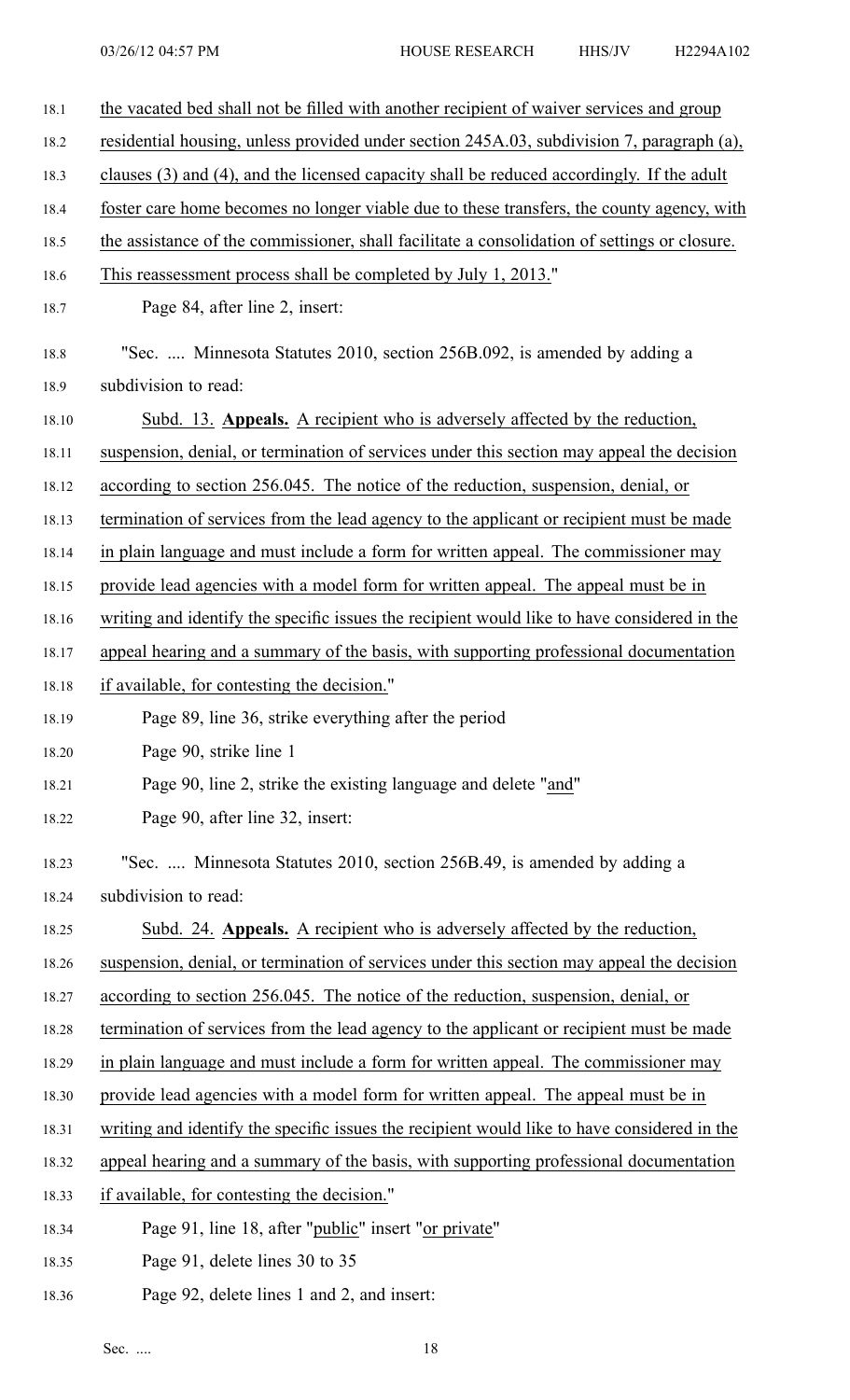| 19.1  | "(c) The provisions of this section do not apply to any setting in which residents        |
|-------|-------------------------------------------------------------------------------------------|
| 19.2  | receive services under a home and community-based waiver as of June 30, 2013, and         |
| 19.3  | which have been delivering those services for at least one year.                          |
| 19.4  | (d) Notwithstanding paragraph (c), a program in Hennepin County established as            |
| 19.5  | part of a Hennepin County demonstration project by January 1, 2013, is qualified for the  |
| 19.6  | exception allowed under paragraph (c)."                                                   |
| 19.7  | Page 92, line 6, after the first comma, insert "and if the commissioner has not           |
| 19.8  | received federal approval before July 1, 2013, of the Long-Term Care Realignment          |
| 19.9  | Waiver application submitted under Laws 2011, First Special Session chapter 9, article 7, |
| 19.10 | section 52," and after "section" insert "for services provided from July 1, 2013, through |
| 19.11 | December 31, 2013"                                                                        |
| 19.12 | Page 94, after line 22, insert:                                                           |
| 19.13 | "Sec.  Laws 2011, First Special Session chapter 9, article 7, section 52, is amended      |
| 19.14 | to read:                                                                                  |
| 19.15 | Sec. 52. IMPLEMENT NURSING HOME LEVEL OF CARE CRITERIA.                                   |
| 19.16 | The commissioner shall seek any necessary federal approval in order to implement          |
| 19.17 | the changes to the level of care criteria in Minnesota Statutes, section 144.0724,        |
| 19.18 | subdivision 11, on or after July 1, 2012, for adults and children.                        |
| 19.19 | <b>EFFECTIVE DATE.</b> This section is effective the day following final enactment."      |
| 19.20 | Page 94, line 26, after the comma, insert "if the commissioner of human services"         |
| 19.21 | has not received federal approval before July 1, 2013, of the long-term care realignment  |
| 19.22 | waiver application submitted under Laws 2011, First Special Session chapter 9, article 7, |
| 19.23 | section 52," and strike "of"                                                              |
| 19.24 | Page 94, line 27, strike "human services"                                                 |
| 19.25 | Page 94, line 29, strike "on or after those dates" and insert "from July 1, 2013,         |
| 19.26 | through December 31, 2013"                                                                |
| 19.27 | Page 95, line 27, strike "2.34" and insert "1.67"                                         |
| 19.28 | Page 95, line 28, strike everything after "of"                                            |
| 19.29 | Page 95, line 29, strike everything before the second comma and insert "July $1$ ,        |
| 19.30 | 2013, through December 31"                                                                |
| 19.31 | Page 105, line 17, after "\$400,000" insert ", \$250,000 of which carries forward         |
| 19.32 | from fiscal year 2012,"                                                                   |
| 19.33 | Page 107, line 25, delete " $(a)$ "                                                       |
| 19.34 | Page 107, delete lines 32 to 34                                                           |
| 19.35 | Page 108, delete section 38, and insert:                                                  |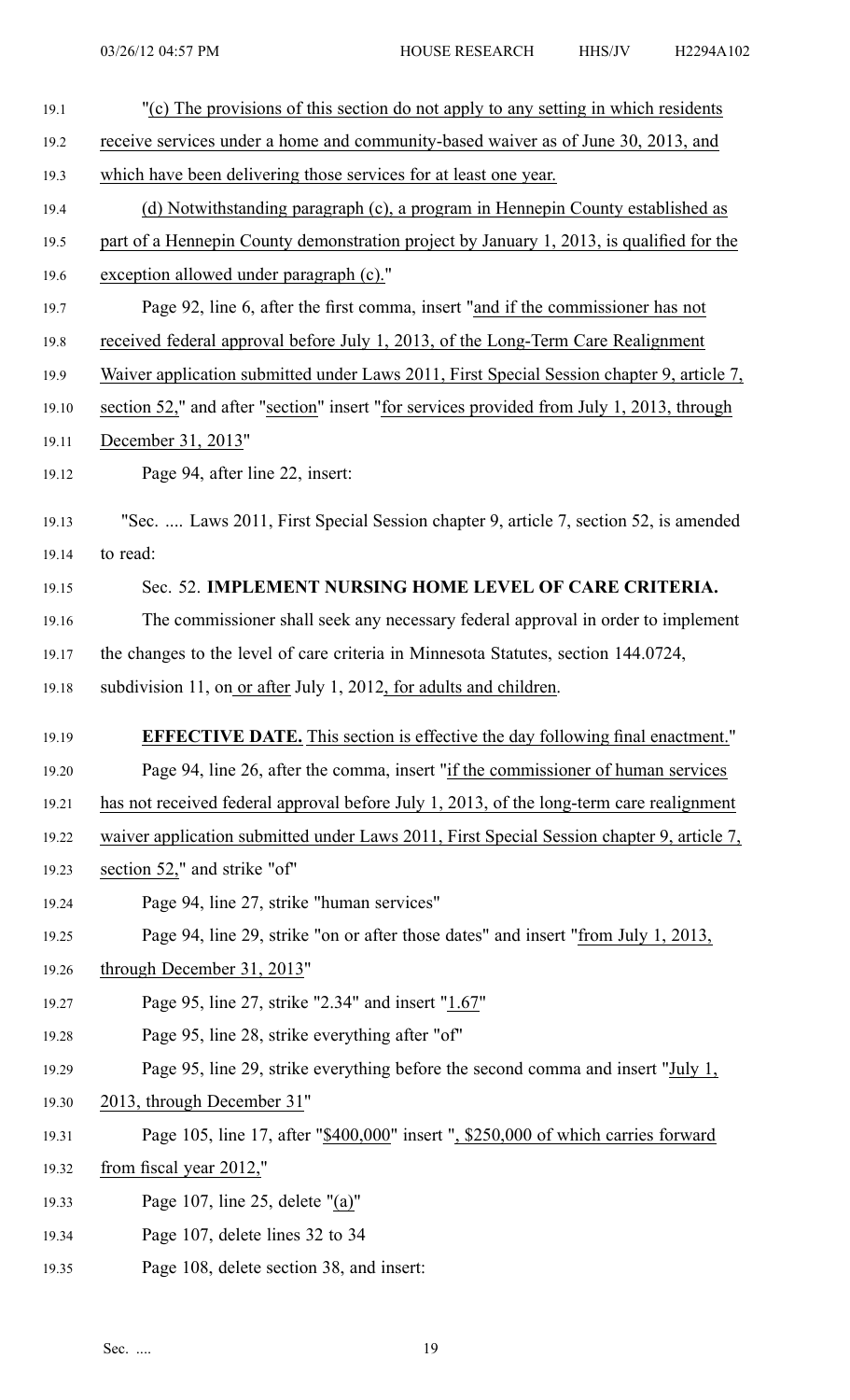| 20.1           | "Sec.  COMMISSIONER TO SEEK AMENDMENT FOR EXCEPTION                                                  |
|----------------|------------------------------------------------------------------------------------------------------|
| 20.2           | TO CONSUMER-DIRECTED COMMUNITY SUPPORTS BUDGET                                                       |
| 20.3           | METHODOLOGY.                                                                                         |
| 20.4           | By July 1, 2012, the commissioner shall request an amendment to the home and                         |
| 20.5           | community-based services waivers authorized under Minnesota Statutes, sections                       |
| 20.6           | 256B.092, and 256B.49, to establish an exception to the consumer-directed community                  |
| 20.7           | supports budget methodology to provide up to 20 percent more funds for those                         |
| 20.8           | participants who have their 21st birthday and graduate from high school during 2013 and              |
| 20.9           | are authorized for more services under consumer-directed community supports prior to                 |
| 20.10          | graduation than what they are eligible to receive under the current consumer-directed                |
| 20.11          | community supports budget methodology. The exception is limited to those who can                     |
| 20.12          | demonstrate that they will have to leave consumer-directed community supports and use                |
| 20.13          | other waiver services because their need for day or employment supports cannot be met                |
| 20.14          | within the consumer-directed community supports budget limits. The commissioner                      |
| 20.15          | shall consult with the stakeholder group authorized under Minnesota Statutes, section                |
| 20.16          | 256B.0657, subdivision 11, to implement this provision. The exception process shall be               |
| 20.17          | effective upon federal approval for persons eligible during 2013 and 2014.                           |
| 20.18          | <b>EFFECTIVE DATE.</b> This section is effective the day following final enactment."                 |
| 20.19          | Page 113, after line 26, insert:                                                                     |
|                |                                                                                                      |
| 20.20          | "Sec.  DIRECTION TO COMMISSIONER.                                                                    |
| 20.21          | The commissioner of human services may phase in the change in terminology from                       |
| 20.22          | "Minnesota Family Investment Program" to "Minnesota Children and Family Investment                   |
| 20.23          | Program" as the commissioner exhausts supplies of printed materials."<br>Page 124, delete section 11 |
| 20.24<br>20.25 | Page 124, line 28, delete "305,000" and insert "301,000" and delete "(305,000)" and                  |
| 20.26          | insert " $(301,000)$ "                                                                               |
| 20.27          | Page 124, line 29, delete "4,028,000" and insert "3,996,000" and delete "4,028,000"                  |
| 20.28          | and insert "3,996,000"                                                                               |
| 20.29          | Page 124, line 32, delete "305,000" and insert "301,000" and delete "4,286,000" and                  |
| 20.30          | insert "4,258,000" and delete "4,591,000" and insert "4,559,000"                                     |
| 20.31          | Page 125, line 17, delete "305,000" and insert "301,000" and delete "3,448,000" and                  |
| 20.32          | insert "3,420,000"                                                                                   |
| 20.33          | Page 125, line 24, delete " $4,000$ " and insert "-0-" and delete " $171,000$ " and insert "         |
| 20.34          | 1,085,000"                                                                                           |
| 20.35          | Page 126, after line 16, insert:                                                                     |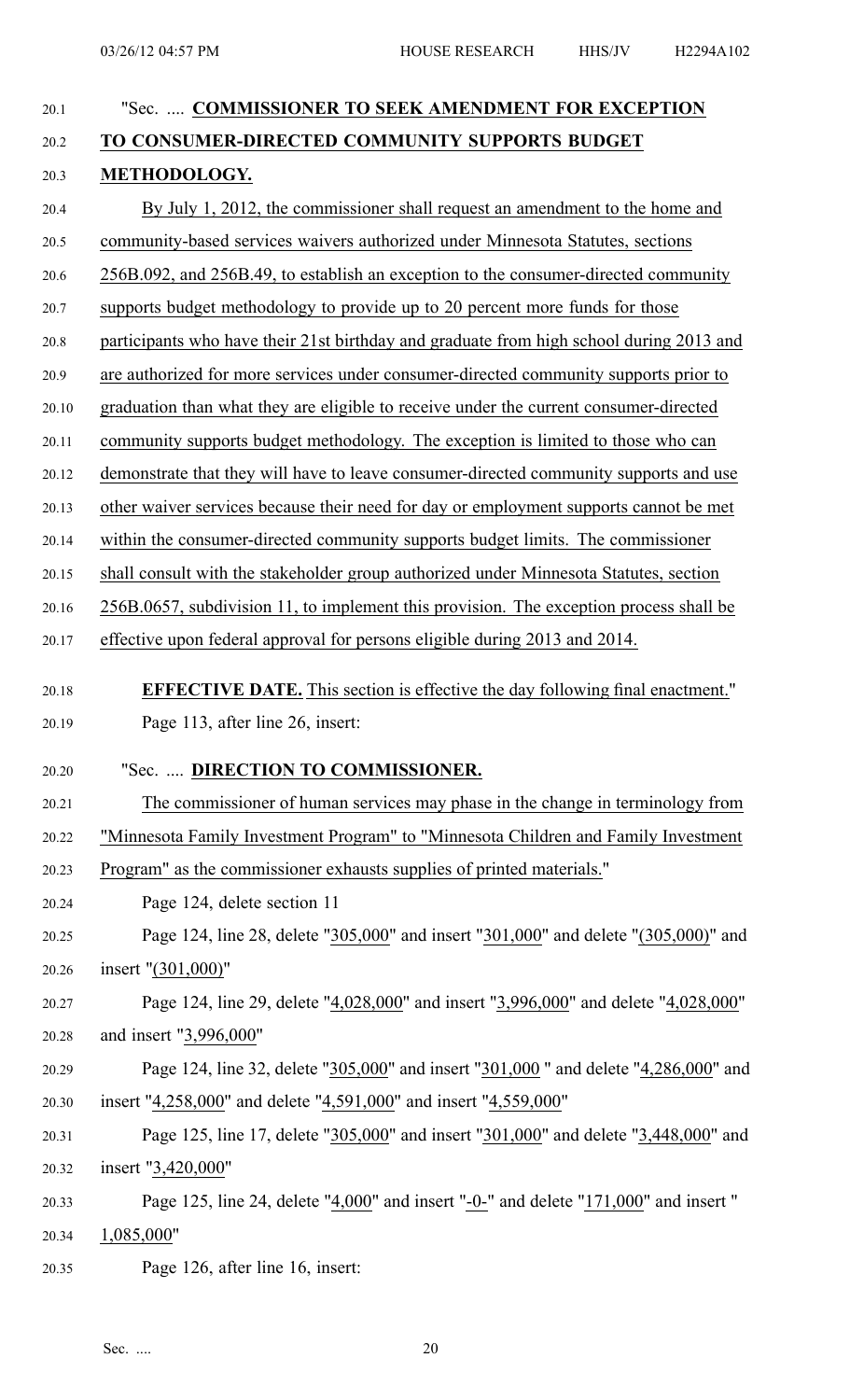| 21.1  | "Minnesota Specialty Health Services                                     |
|-------|--------------------------------------------------------------------------|
| 21.2  | - Willmar. $$549,000$ in fiscal year $2012$                              |
| 21.3  | and \$2,713,000 in fiscal year 2013 is                                   |
| 21.4  | appropriated from the account established                                |
| 21.5  | under Minnesota Statutes, section 246.18,                                |
| 21.6  | subdivision 8, for continued operation of                                |
| 21.7  | the Minnesota Specialty Health Services -                                |
| 21.8  | Willmar. These appropriations are onetime.                               |
| 21.9  | Closure of the facility shall not occur prior to                         |
| 21.10 | June 30, 2013."                                                          |
| 21.11 | Page 126, line 19, delete " $(1,811,000)$ " and insert " $(1,821,000)$ " |
| 21.12 | Page 126, line 20, delete "607,000" and insert "579,000"                 |
| 21.13 | Page 127, after line 15, insert:                                         |
| 21.14 | "Long-Term Care Realignment Waiver                                       |
| 21.15 | <b>Conformity.</b> Notwithstanding Minnesota                             |
| 21.16 | Statutes, section 256B.0916, subdivision 14,                             |
| 21.17 | and upon federal approval of the long-term                               |
| 21.18 | care realignment waiver application,                                     |
| 21.19 | essential community support grants must be                               |
| 21.20 | made available in a manner that is consistent                            |
| 21.21 | with the state's long-term care realignment                              |
| 21.22 | waiver application submitted on February                                 |
| 21.23 | 13, 2012. The commissioner is authorized                                 |
| 21.24 | to use increased federal matching funds                                  |
| 21.25 | resulting from approval of the long-term care                            |
| 21.26 | realignment waiver as necessary to meet                                  |
| 21.27 | the fiscal year 2013 demand for essential                                |
| 21.28 | community support grants administered in a                               |
| 21.29 | manner that is consistent with the terms and                             |
| 21.30 | conditions of the long-term care realignment                             |
| 21.31 | waiver, and that amount of federal funds is                              |
| 21.32 | appropriated to the commissioner for this                                |
| 21.33 | purpose."                                                                |
| 21.34 | Page 127, delete lines 32 to 36                                          |
| 21.35 | Page 128, delete lines 1 to 27, and insert:                              |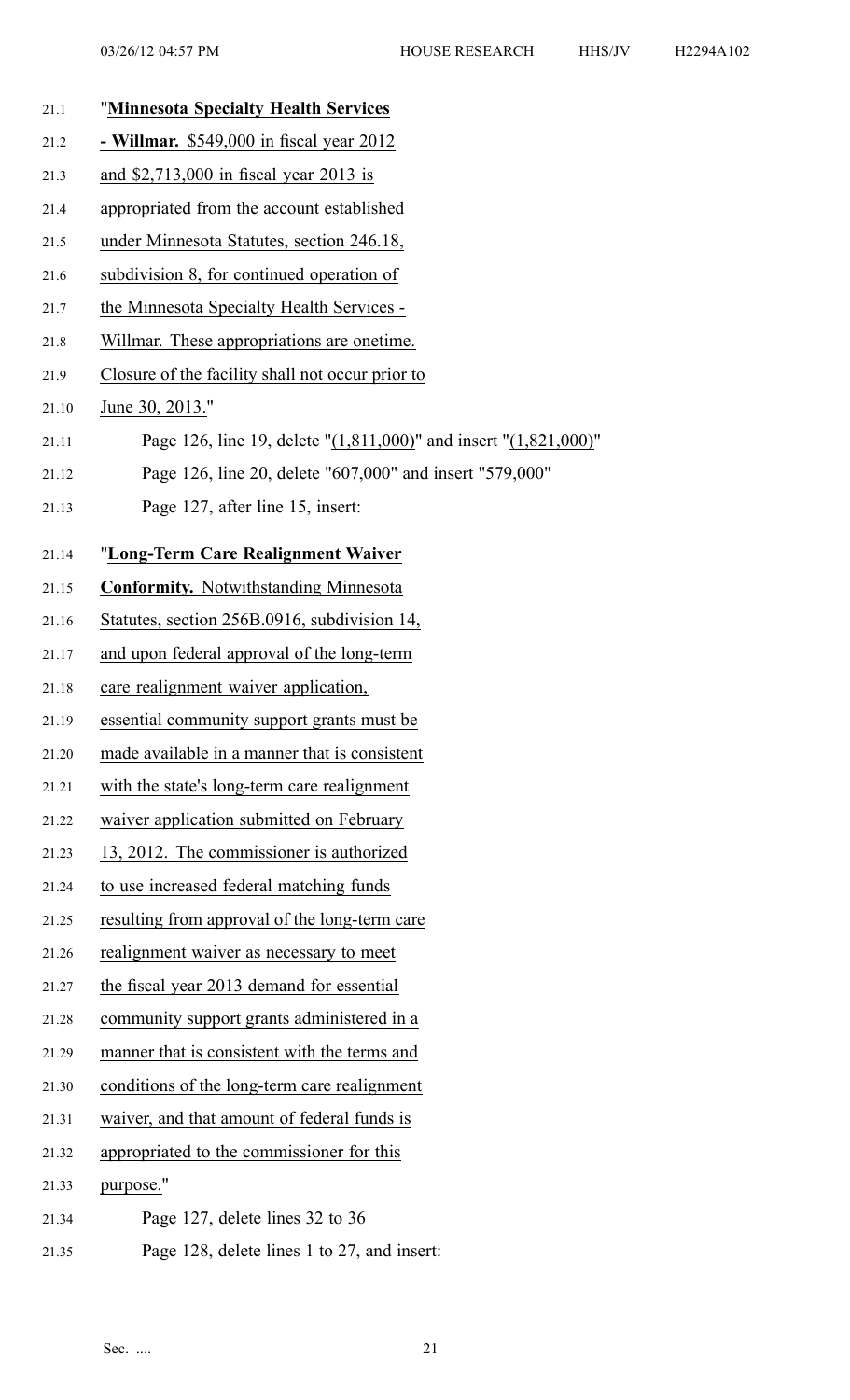| 22.1  | "Continuing Care Provider Payment                            |
|-------|--------------------------------------------------------------|
| 22.2  | <b>Delay.</b> The commissioner of human services             |
| 22.3  | shall delay the last payment or payments                     |
| 22.4  | in fiscal year 2013 to providers listed in                   |
| 22.5  | Minnesota Statutes 2011 Supplement,                          |
| 22.6  | section 256B.5012, subdivision 13, and                       |
| 22.7  | Laws 2011, First Special Session chapter                     |
| 22.8  | 9, article 7, section 54, paragraph (b),                     |
| 22.9  | by up to $$22,854,000$ . In calculating the                  |
| 22.10 | actual payment amounts to be delayed, the                    |
| 22.11 | commissioner must reduce the \$22,854,000                    |
| 22.12 | figure by any cash basis state share                         |
| 22.13 | savings to be realized in fiscal year 2013                   |
| 22.14 | from implementing the long-term care                         |
| 22.15 | realignment waiver before July 1, 2013.                      |
| 22.16 | The commissioner shall make the delayed                      |
| 22.17 | payments in July 2013. Notwithstanding                       |
| 22.18 | any contrary provision in this article, this                 |
| 22.19 | provision expires on August 1, 2013."                        |
| 22.20 | Page 129, line 25, delete "3,340,000" and insert "3,336,000" |
| 22.21 | Page 129, delete lines 27 to 35                              |
| 22.22 | Page 130, delete lines 1 to 22                               |
| 22.23 | Page 131, delete lines 1 to 12                               |
| 22.24 | Page 131, after line 13, insert:                             |
| 22.25 | "Long-Term Homeless Supportive                               |
| 22.26 | <b>Services.</b> \$500,000 is appropriated in fiscal         |
| 22.27 | year 2013 from the TANF fund for long-term                   |

- 22.28 homeless supportive services for low-income
- 22.29 families under Minnesota Statutes, section
- 22.30 256K.26. This is <sup>a</sup> onetime appropriation
- 22.31 and is not added to the base.
- 22.32 **Healthy Community Initiatives.** \$300,000
- 22.33 in fiscal year 2013 is appropriated from the
- 22.34 TANF fund to the commissioner of human
- 22.35 services for contracting with the Search
- 22.36 Institute to promote healthy community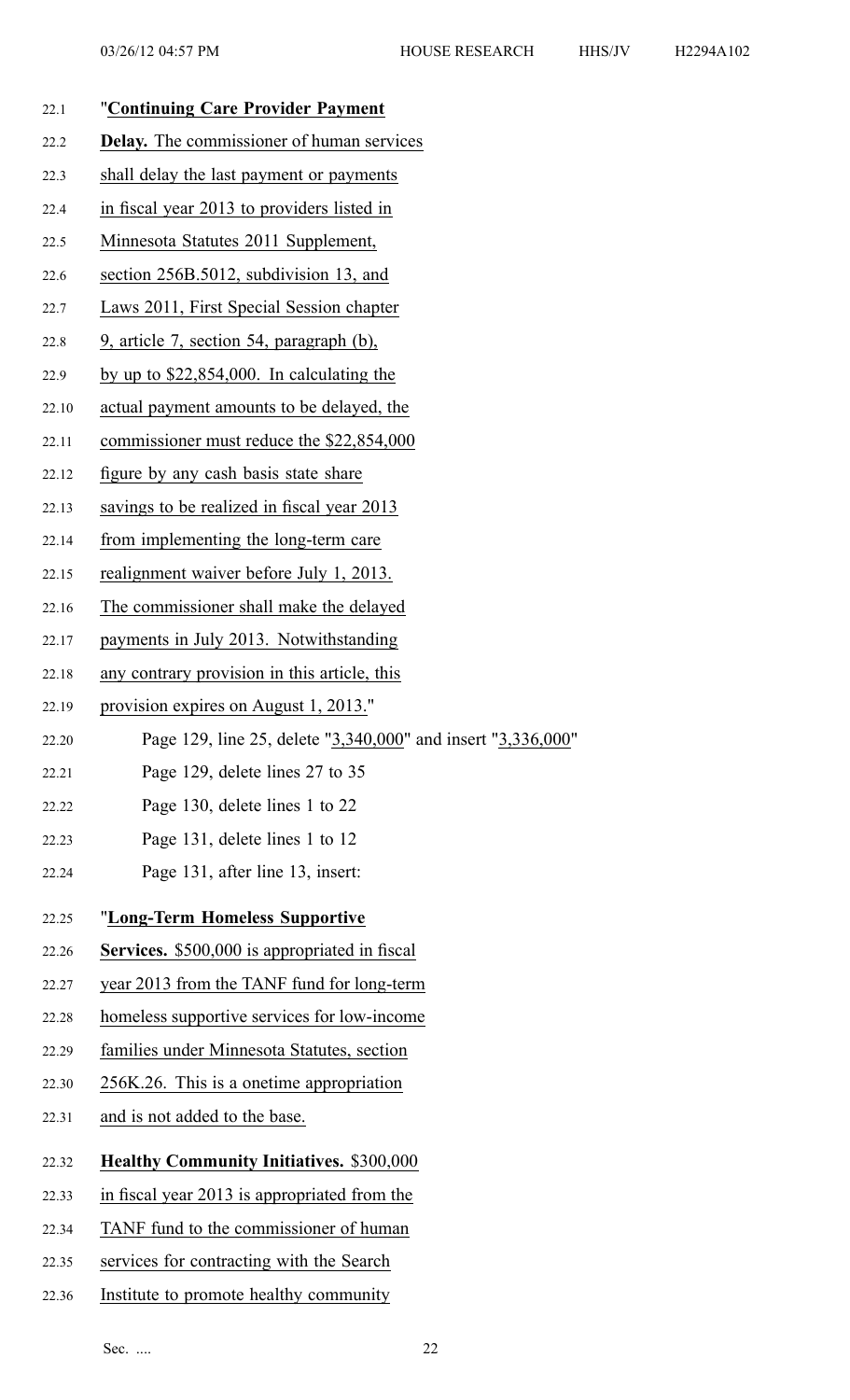| 23.1  | initiatives. The commissioner may expend            |
|-------|-----------------------------------------------------|
| 23.2  | up to five percent of the appropriation             |
| 23.3  | to provide for the program evaluation.              |
| 23.4  | This appropriation must be used to serve            |
| 23.5  | families with incomes below 200 percent             |
| 23.6  | of the federal poverty guidelines and minor         |
| 23.7  | children in the household. This is a onetime        |
| 23.8  | appropriation and is available until expended.      |
|       |                                                     |
| 23.9  | <b>Circles of Support.</b> \$400,000 in fiscal year |
| 23.10 | 2013 is appropriated from the TANF fund             |
| 23.11 | to the commissioner of human services for           |
| 23.12 | the purpose of providing grants to three            |
| 23.13 | community action agencies for circles of            |
| 23.14 | support initiatives. This appropriation must        |
| 23.15 | be used to serve families with incomes below        |
| 23.16 | 200 percent of the federal poverty guidelines       |
| 23.17 | and minor children in the household. This           |
| 23.18 | is a onetime appropriation and is available         |
| 23.19 | until expended.                                     |
| 23.20 | <b>Transitional Housing Services. \$1,000,000</b>   |
|       |                                                     |
| 23.21 | is appropriated in fiscal year 2013 to the          |
| 23.22 | commissioner of human services from the             |
| 23.23 | TANF fund for transitional housing services,        |
| 23.24 | including the provision of up to four months        |
| 23.25 | of rental assistance under Minnesota Statutes,      |
| 23.26 | section 256E.33. This appropriation must be         |
| 23.27 | used for homeless families with children with       |
| 23.28 | incomes below 115 percent of the federal            |
| 23.29 | poverty guidelines, and must be coordinated         |
| 23.30 | with family stabilization services under            |
| 23.31 | Minnesota Statutes, section 256J.575."              |
| 23.32 | Page 132, delete lines 7 to 14 and insert:          |
| 23.33 | "TANF Transfer to Federal Child Care                |
|       |                                                     |
| 23.34 | and Development Fund. (a) In addition               |

23.35 to the amount provided in this section, the